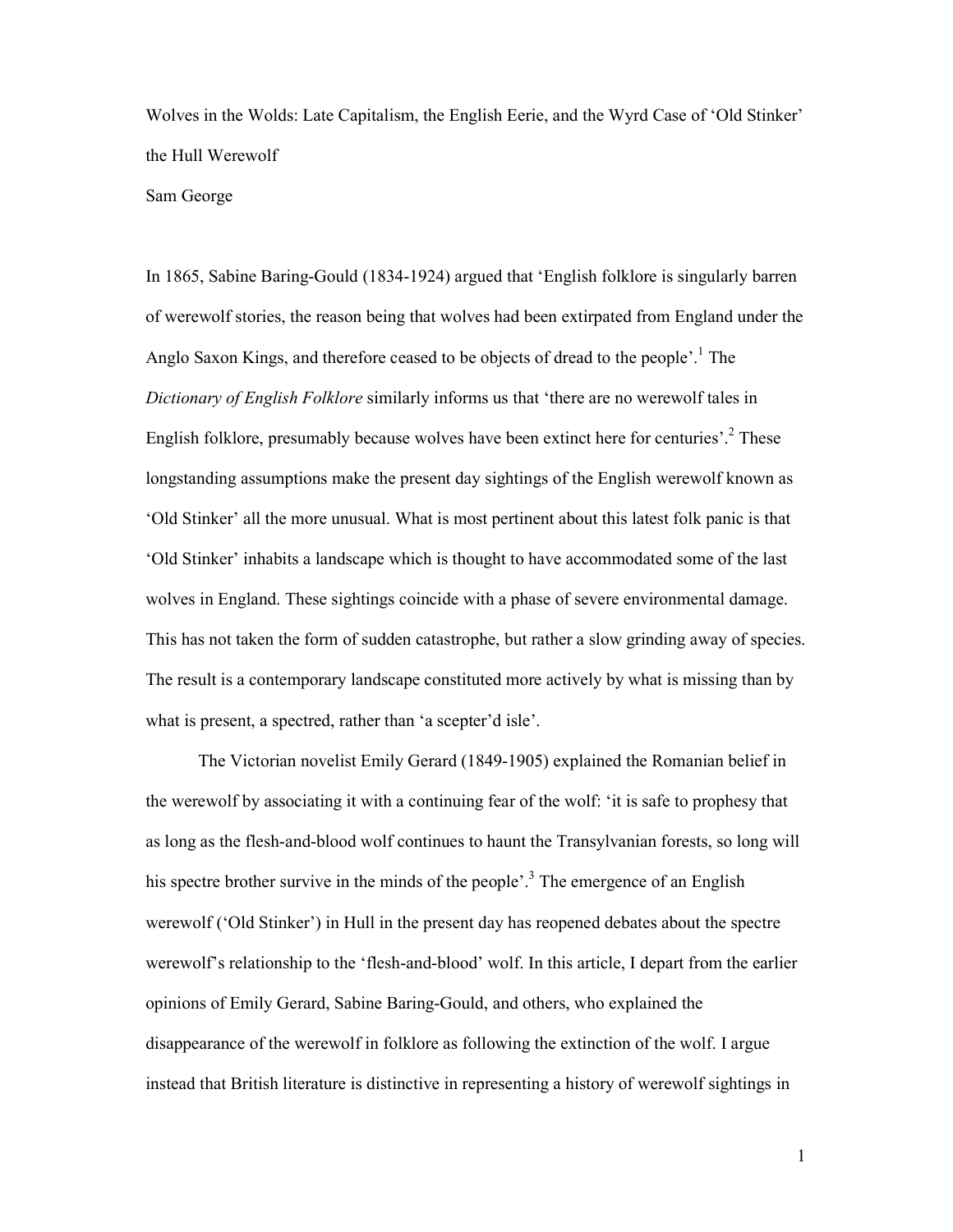places in Britain where there were once wolves. I draw on the idea of absence, manifestations of the English eerie, and the turbulence of England in the era of late capitalism to illuminate my analysis of the representation of contemporary werewolf sightings.

In literature, accounts of werewolfism or lycanthropy can be traced back to the epic of *Gilgamesh* in approximately 2000 BC, whereas early fables warning of the wolf are exemplified by Aesop's 'The Boy Who Cried Wolf' in 620-520 BC. Virgil's *Eclogues* are thought to be the first account of voluntary werewolfism (around  $42-39$  BC).<sup>4</sup> 1589, the year that saw the rise of werewolf trials in France, appears to have been the werewolf's *annus mirabilis*. 5 Jean Grenier, the 'Werewolf of Chalons', and the Gandillon family, all of whom were executed as werewolves at this time, were murderers who had a taste for human flesh. The story of Grenier, a werewolf boy who supposedly fell upon and devoured several children, is recounted in Sabine Baring-Gould's book on *Werewolves* (1865).<sup>6</sup> The boy claimed to be under the control of the 'Lord of the Forest' and was said to have appeared to his victims in wolf form. $<sup>7</sup>$ </sup>

Sorcery is the key to understanding such happenings, according to Baring-Gould's explanation of werewolfism. Such notions endured into the early twentieth century. Montagu Summers (1880-1948) posited a shared history of witches and werewolves, shown through his use of demonologies in *The Werewolf in Lore and Legend* (1933). We are reminded that James I's *Daemonologie* (1597), used widely in witchcraft trials, acknowledges the existence of 'Men-Woolfes'.<sup>8</sup> British witchcraft trials focussed on the witch's metamorphosis into hare or cat, paralleling the preoccupation with shapeshifting in European werewolf trials. Summers perpetuates this association between witches and werewolves in the twentieth century by documenting the historical sources and the authorities on shapeshifting witches in England, Wales, Scotland, and Ireland and by appending material on 'witch ointments' to his study of the werewolf.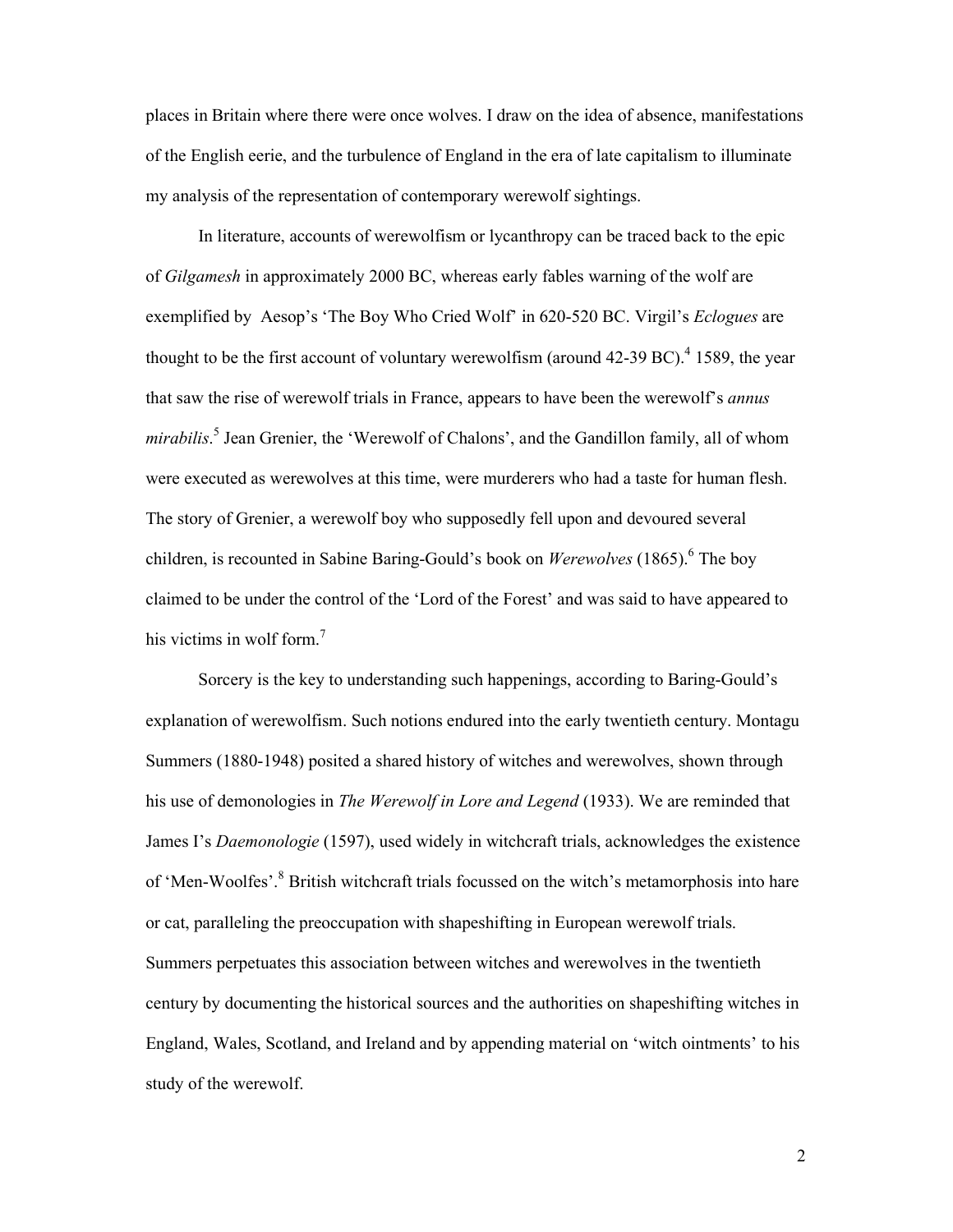Ointments or salves, and enchanted girdles, prominent in mediaeval accounts, are still in evidence as magical explanations for voluntary human to wolf transformations in Sabine Baring Gould's and Montague Summer's writing.<sup>9</sup> This notion of sorcery co-exists with beliefs in lycanthropy as a punishment, a judgement of the gods, a curse; a sign of bestiality, or at worst, of cannibalism.<sup>10</sup> Sabine Baring-Gould defines lycanthropy in 1865 in both magical and cannibalistic terms before turning to the notion of insanity: 'Truly it consists in a form of madness, such as may be found in most asylums' (p. 14). Summers further medicalises the condition, defining lycanthropy in 1933 as 'that mania or disease when the patient imagines himself to be a wolf, and under that savage delusion betrays all the bestial propensities of the wolf' (p. 2).

Lycanthropy, then, supposedly existed in the mind, and undergoes a further dissociation from magic following the rise of psychoanalysis. The condition more commonly comes to represent the 'beast within' or everything animal that we have repressed in terms of our human nature.<sup>11</sup> Freud was instrumental in rejecting sorcery as a cause, though he remained fascinated by early demonologies.<sup>12</sup> He went on to write about the latent symbolism of wolves, associating them with a 'primal scene' of psychosexual development in his case history of the 'Wolf-Man' in 1914.<sup>13</sup>

I depart from this focus on the individual psyche and argue instead that the history of werewolfism is inextricably bound up with humankind's treatment of wolves. Thus the popularity of the pamphlet, *A Discourse Declaring the Damnable Life and Death of One Stubbe Peeter, A Most Wicked Sorcerer, who in the Likeness of a Wolf Committed Many Murders* (1590) corresponds with campaigns that brought about the extinction of the wolf in England in the 1500s.<sup>14</sup> Peter Stubbe (variously spelled Stump, Stumpf, or Stube), the werewolf of Bedburg, whose story is retold here is a seminal case.<sup>15</sup> He was executed as a werewolf in Cologne in 1589. Following Stubbe's execution a likeness of a wolf was framed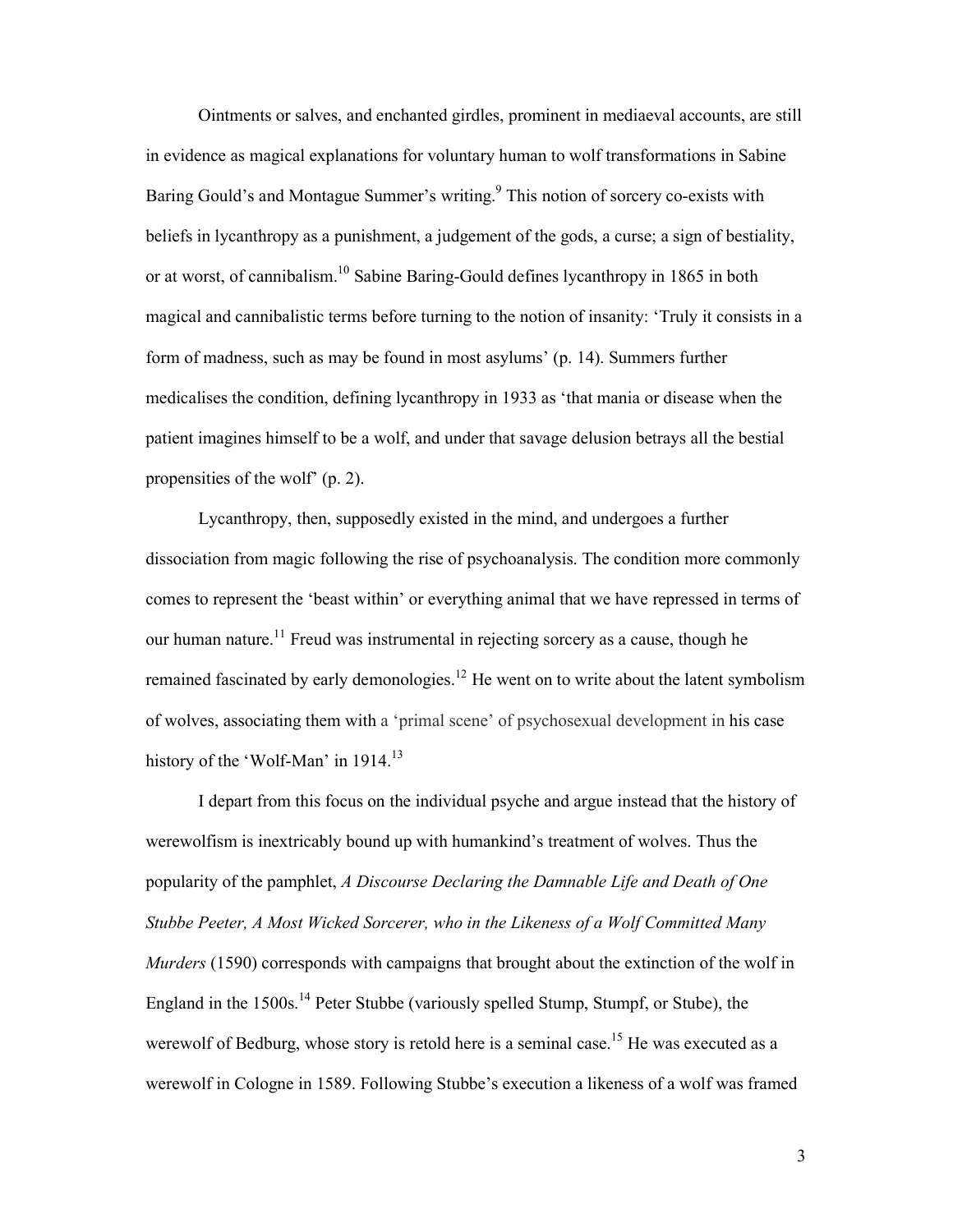in wood and set above a pole which contained his severed head. The pole was placed through the wheel on which he had been tortured as a permanent monument to both the killing of the werewolf and the destruction of the wolf.<sup>16</sup>

The eradication of the British wolf is largely due to the campaigns of English monarchs. King Edgar, who reigned from 959 to 975, was the first monarch to set about cleansing and ridding the country of these ravenous creatures. It was thought that within four years of his campaigns no wolves would remain in Wales and England.<sup>17</sup> Dead wolves were coveted as trophies in Anglo Saxon Britain and Edgar demanded that his Welsh subjects pay him 300 wolf skins a year; some criminals were encouraged to pay their debts in wolf tongues.<sup>18</sup> English wolves were almost totally eradicated under the reign of Henry VII (1457– 1509). Wolves held out in Ireland until the 1700s (though they were extinct in Scotland by the late  $1600s$ ).<sup>19</sup> British and Irish wolves were exterminated much earlier than wolves across Europe the total extinction of which did not occur until the 1800s.

There are a number of accounts of the last UK wolf by Mrs Jerome Mercier, Michael Morpurgo, Jim Crumley, and others, but history suggests that there has been little sympathy around the persecution, slaughter, and extinction of British wolves.<sup>20</sup> Garry Marvin documents a history of humankind's hatred and fear of the wolf (which he names 'lupophobia').<sup>21</sup> In eighteenth-century Britain, in translating the work of the natural historian Buffon, Goldsmith wrote that wolves 'are in every way offensive, a savage aspect, a frightful howl, an insupportable odour, a perverse disposition, fierce habits [...] hateful while living and useless when dead.<sup> $22$ </sup> Even in the twentieth century, wolves had few defenders and continued to be much maligned. Montague Summers, for example, is notably devoid of sympathy for the wolf, arguing for the creature's

Unbridled cruelty, bestial ferocity, and ravening hunger. His strength, his cunning, his speed were regarded as abnormal, almost eerie qualities, he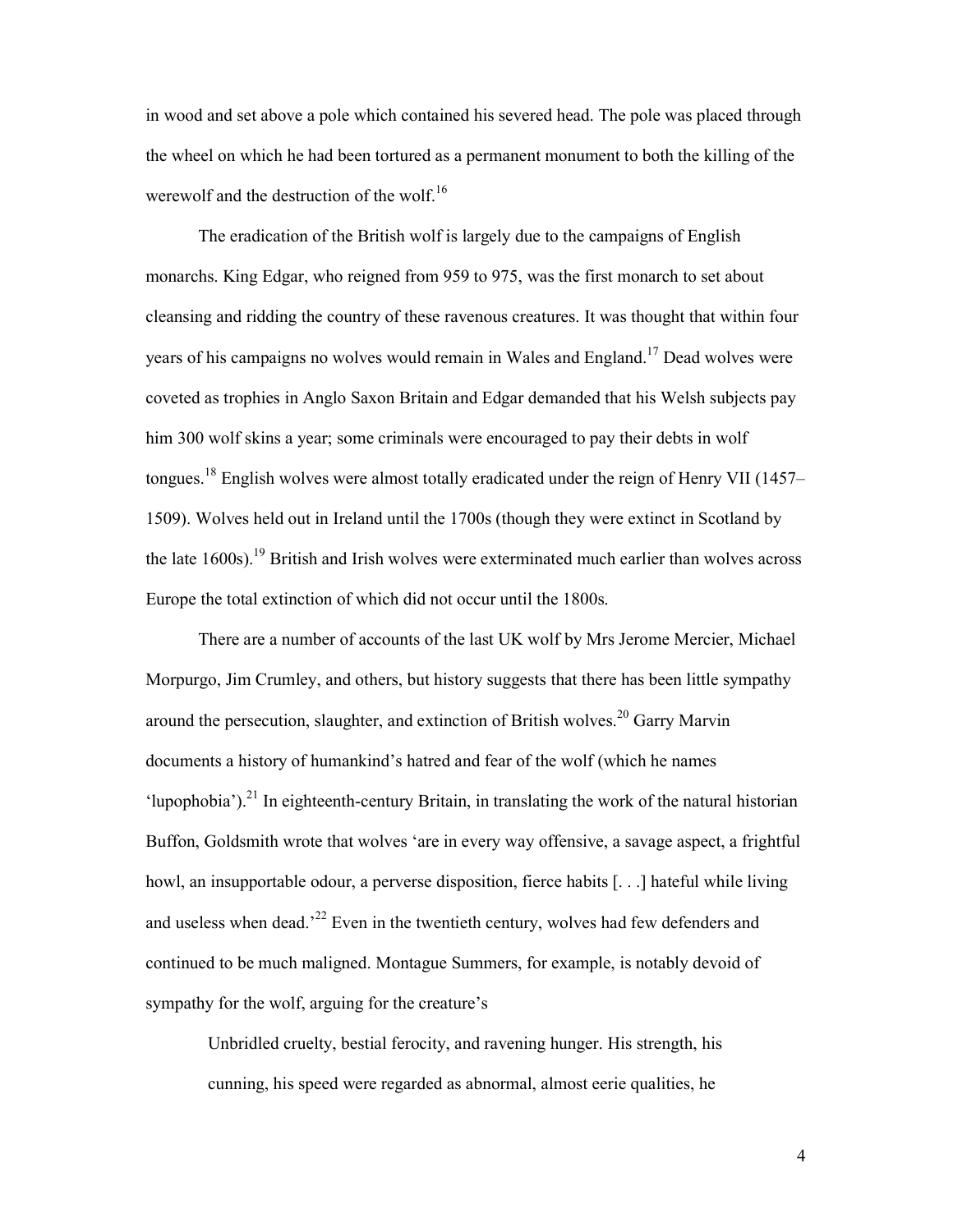had something of the demon, of hell. His is the symbol of Night and

Winter, of Stress and Storm, the dark and mysterious Harbinger of Death.<sup>23</sup>

Despite this demonising of the wolf, Summers reminds us that 'of all British animals that have become extinct within historic memory the wolf was the last to disappear'.<sup>24</sup> This is significant because very few accounts of werewolfism in England and Scotland have survived since that eradication but what I have uncovered instead is a history of literature on hauntings or spectres in landscapes where there were once wolves. In 1912, Elliott O'Donnell described wolf phantoms in remote parts of Britain.<sup>25</sup> The first is in North Wales where a Miss St Denis witnesses 'a nude grey thing, not unlike a man in body, but with a wolf's head' in lonely farmland in Merionethshire.<sup>26</sup> She subsequently learns that 'in one of the quarries, close to the place where the phantasm had vanished, some curious bones, partly human and partly animal had been unearthed'.<sup>27</sup> O'Donnell concludes that what she had seen 'might very well have been the earth-bound spirit of a werewolf<sup>28</sup> Similar incidents occur in Cumbria and in the Valley of Doones in Exmoor, where the tall grey figure of a man with a wolf's head is believed by the observer to be 'the spirit of one of those werwolves [sic] referred to by Gervase of Tilbury and Richard Verstagen – werewolves who were still earthbound owing to their incorrigible ferocity'.<sup>29</sup> Elsewhere in the Hebrides, a human skeleton with a wolf's head is allegedly unearthed in a tarn by a geologist. This causes the monster to appear in spirit form at the window later in the evening, before the bones are reinterred and the werewolf laid to rest.<sup>30</sup> Summers recounts a similar story, only this time it is an Oxford Professor in Merionethshire who discovers the ancient skull of a large dog in a lake and takes it to his abode, wherein the hideous face of a wolf with the eyes of a man appears to his wife at the window. The creature is eventually chased back to the lake and the skull is returned to the water.<sup>31</sup> Summers argues that this is evidence of 'the phantom werewolf [...] whose power for evil and ability to materialise in some degree were seemingly energised by the recovery of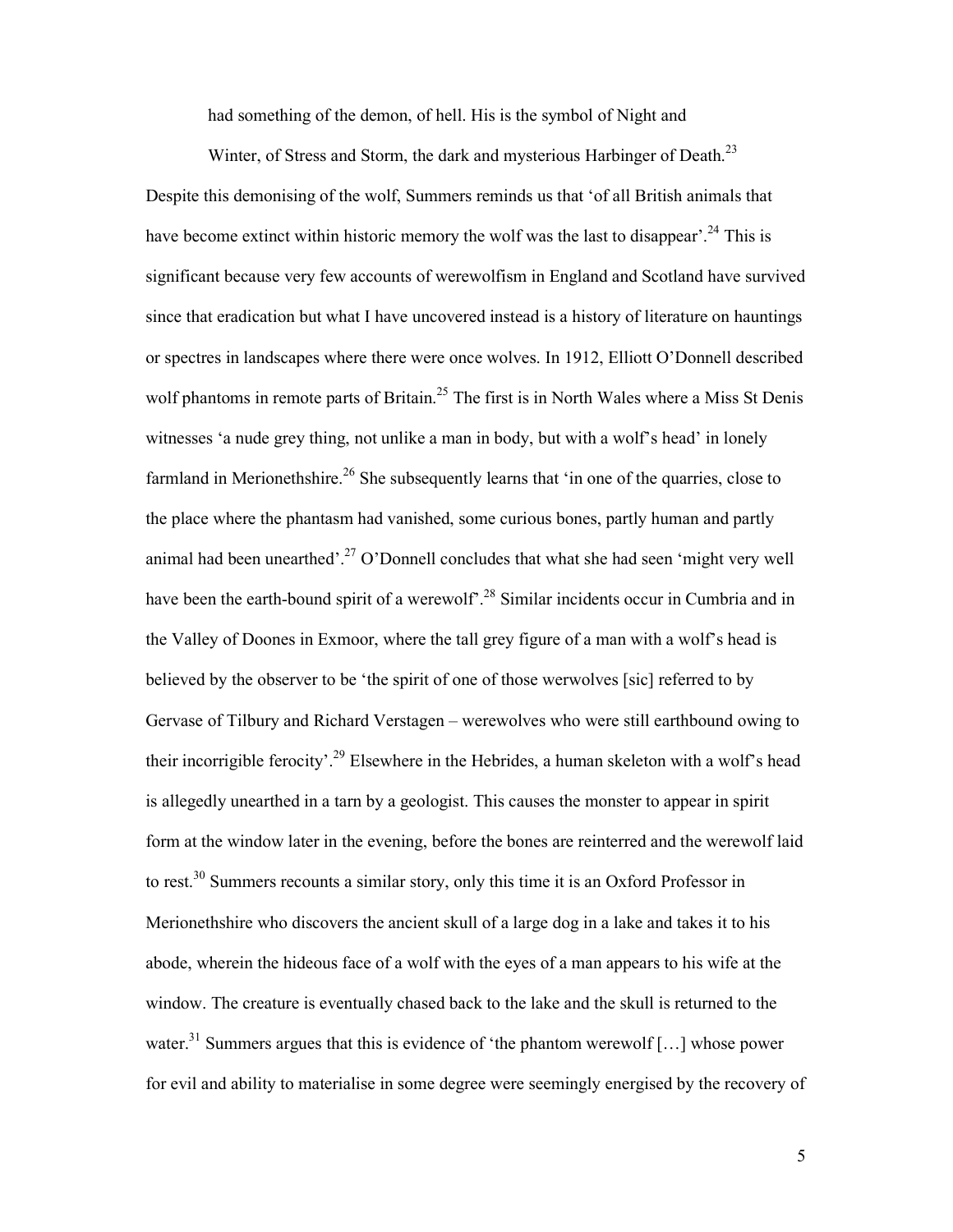the skull'.<sup>32</sup> I will return to these watery hauntings, to the idea of absence and phantoms, in my analysis of the English eerie. These features are notably repeated in descriptions of 'Old Stinker', the Hull werewolf to which I now turn.

In 2015, newspapers reported that the Hull Werewolf 'Old Stinker' or 'The Beast of Barmston Drain' was terrorising women with his human face and very, very, bad breath (hence his name).<sup>33</sup> The two most recent sightings were reported in the popular press in 2016 ('Women Says She Ran from Hull Werewolf Old Stinker', *Hull Daily Mail*, August 29th, 2016) and 'Woman Met Eight foot Werewolf Old Stinker With Human Face and Extremely Bad Breath', *Metro*, Wednesday 31 Aug 2016).<sup>34</sup> There has been something of a folk panic in Yorkshire following the sightings of this eight-foot werewolf living in the Wolds.<sup>35</sup> 'Old Stinker' inhabits a landscape that is thought to have seen some of the last UK wolves; newspapers have since reported a full-scale werewolf hunt. 'Old Stinker' has apparently eaten a German Shepherd dog and has been seen leaping over fences like a modern day Spring-Heeled Jack.<sup>36</sup>

This very English werewolf is curiously absent from universal accounts of the werewolf but he can be found in descriptions of Yorkshire's Wyrd Wolds (existing as local or particularised knowledge). Travelogues or tourist accounts describe the Yorkshire Wolds as 'a relatively small crescent of rolling chalky countryside, arcing from glorious Filey with its miles of golden beaches in the north to bustling Hessle, home of the world-famous Humber Bridge, in the south'.<sup>37</sup> The Yorkshire Wolds Way is a seventy-nine-mile National Trail and extends through the East Riding of Yorkshire into Ryedale. Featuring the widest of wide open spaces; the Yorkshire Wolds is apparently 'the perfect place for anyone looking to escape the rat race' (or a dog eat dog world perhaps!).<sup>38</sup>

The Wold's many myths and legends are unmatched. According to Charles Christian, the author of *A Travel Guide to Yorkshire's Weird Wolds* (2016), they include 'vampires,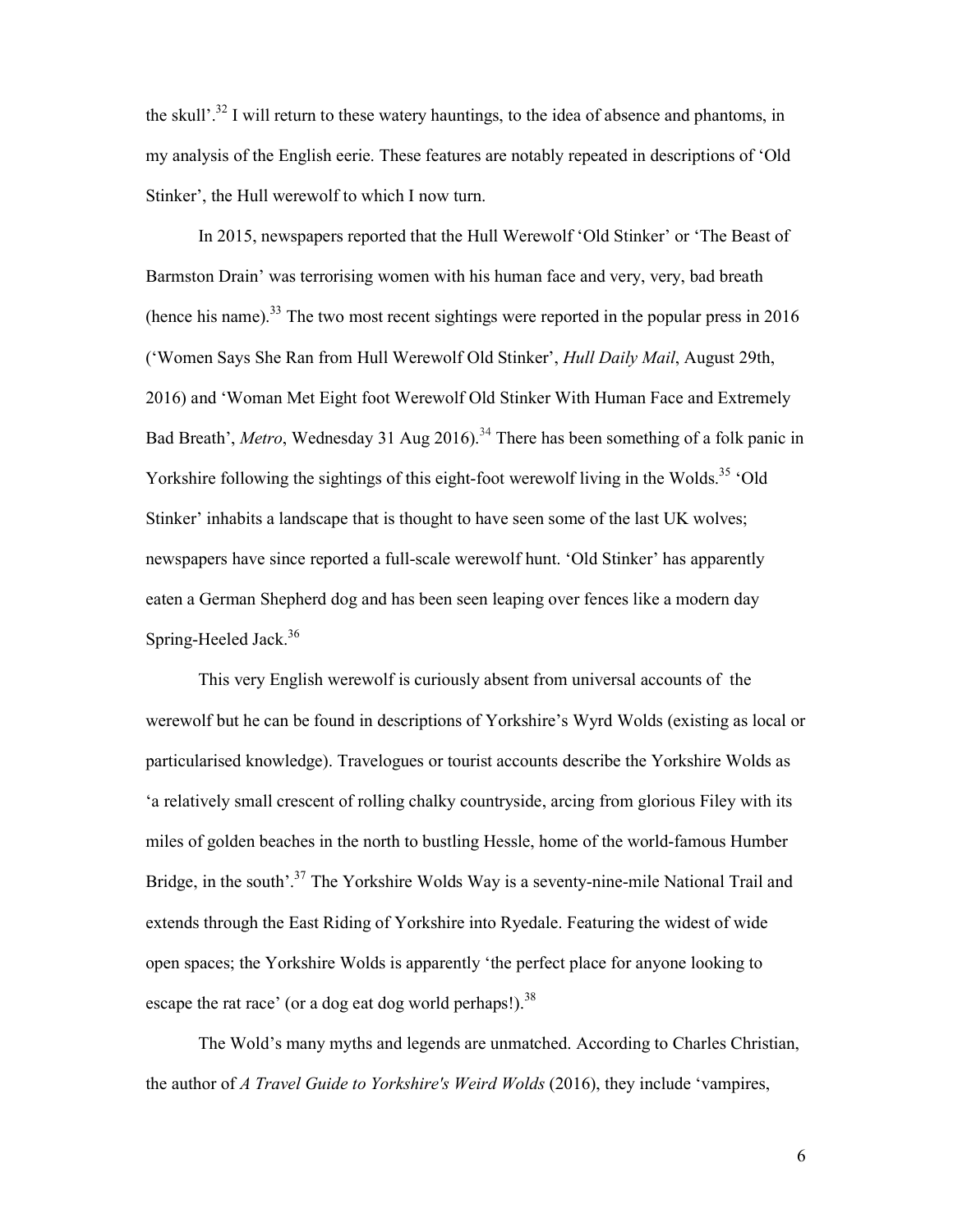green-skinned fairy folk, headless ghosts, screaming skulls […] a black skeleton, a Parkineating dragon, sea serpents, turkeys galore, England's oldest buildings, enchanted wells and of course werewolves'.39 He has identified what he terms as 'The Wold-Newton Triangle', an uncanny region where most of these beasts and sightings can be located (as seen on fig. 1 below).<sup>40</sup>



Speaking of the landscape that inspired his work, he informs us that

Part of the country was once infested with wolves […] up until the eighteenth century there was still a wolf bounty for anyone killing them. It was known for the wolves to dig up the corpses from graveyards. From that sprung the idea that they were supernatural beings, who took the form of werewolves. There is the legend of a werewolf called Old Stinker – a great hairy beast with red eyes, who was so called because he had bad breath [...] When I was a child, I remember someone saying they would not drive along the road from Flixton to Bridlington after dark because of those fears.<sup>41</sup>

What Christian presents as personal memoir is, of course, a type of Gothic tourism. Emma McEvoy argues that such 'edutainment' 'relies on a community of taste [...] it plays to those already in the know, those who are possessed of knowledge – of a specific body of texts, their conventions, narratives and tropes'.<sup>42</sup> The knowledge or body of texts that inform Christian's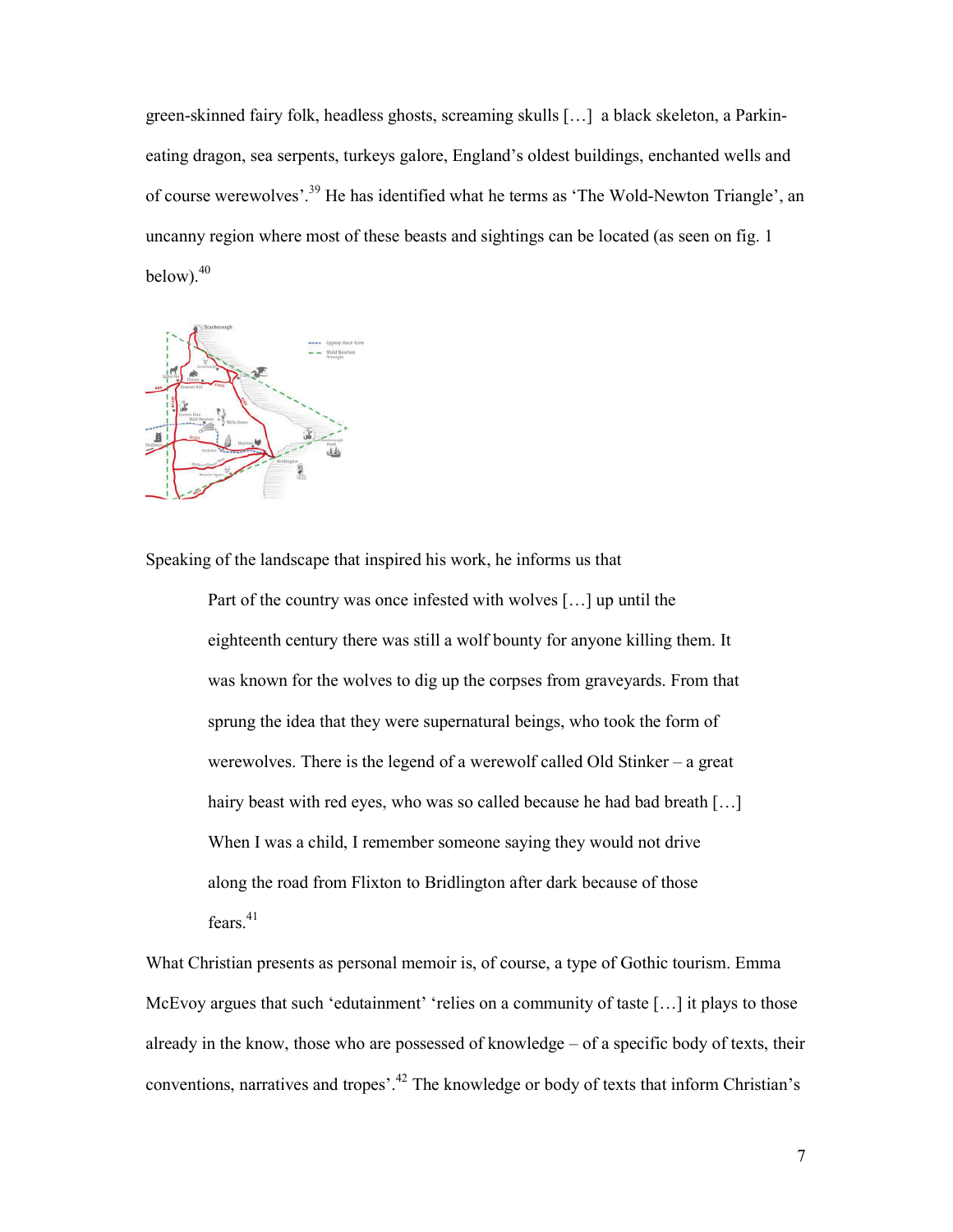writing make up what I would term, following the definitions of Robert Macfarlane and others, the English eerie. He succeeds in drawing attention to the dark side of the landscape, 'a place where Kings built hospices to protect weary travellers from wolves' (p. 2), and reinventing the werewolf myth. The wolves, we are told, 'were regarded with particular loathing because they scavenged in graveyards for freshly buried corpses<sup>2</sup>.<sup>43</sup>And this is not all: 'their habit of suddenly descending in large packs on areas where they'd previously been unknown, gave rise to the belief they were not ordinary wolves but human beings who adopted a wolf-like shape by night<sup>'.44</sup>

The key to understanding this myth is a place called Spital Ho which Christian claims is associated with an ancient charter dating back to 939 AD. This declared that a hostel be built to protect wayfarers from the Wold's ravenous wolves. The wolf shelter was supposedly restored in 1447 so that people would continue to be safe from being devoured by wolves.<sup>45</sup> The Yorkshire Wolds were seemingly infested with wolves, which would come down from the hills to attack not only flocks of sheep but the shepherds who protected them. In fact, Christian argues that 'the Yorkshire Wolds were one of the last strongholds for wolves and there were reports that some parishes were still offering wolf bounties up to the eighteenth century' (14).

Thus 'Old Stinker' is associated with one of the last strongholds of British wolves through the landscape he inhabits; he is originally found near Flixton and not in Hull:

One of the few historical exceptions to the No Werewolves Please, We're British rule is to be found haunting the roads around Flixton. This creature, sometimes called 'Old Stinker' because of the terrible stench of its breath, is described as having large red eyes that glow in the dark that are sometimes mistaken by passing motorists for being the rear lights of another car*.* 46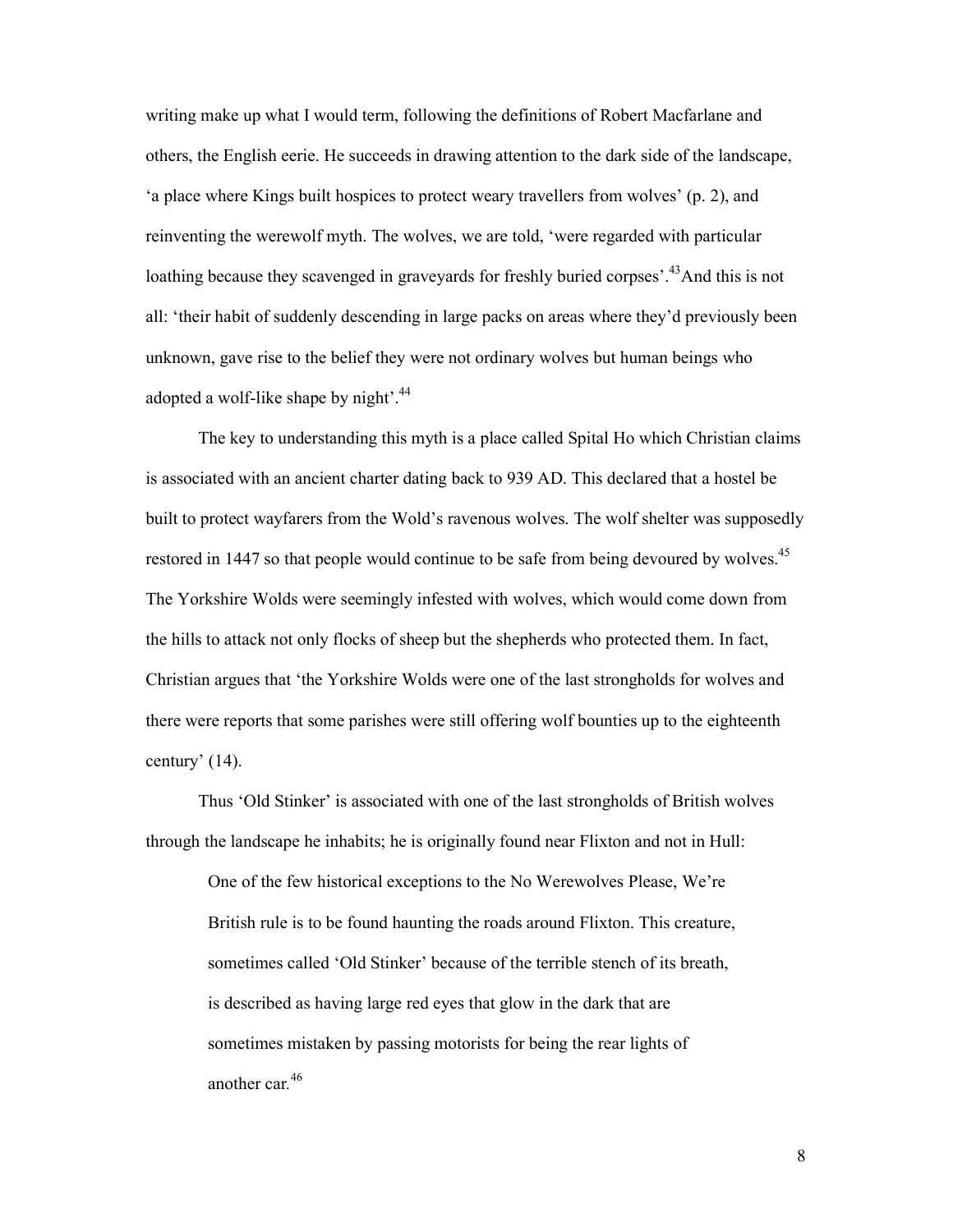'Old Stinker' last made an appearance in the 1960s and is identified with ' an ancient wolf-like creature 'walking upright and having a particularly long and powerful tail, almost as long as its body, that it used to knock its victims to the floor'.<sup>47</sup> After this, sightings of the English werewolf disappear only for him to reappear again in the present day. Hull is only thirty-five miles from Flixton, and the myth of Old Stinker was subsequently transferred to Hull when Christian informed journalists of the story following newspaper coverage of the 'Beast of Barnston Drain'. This eventually led to a full-scale werewolf hunt on 21 May 2016 when Christian, his animal behaviourist wife Jane, the journalist Mark Branagan, and the local historian Mike Covell went in search of 'Old Stinker'. Their journey, at the time of the full moon, led them to Saint Mary's Graveyard in the Sculcoats area of Hull and on to Barnmston Drain, the scene of the recent sightings. The crew did not come face to face with 'Old Stinker' but they did find animal tracks and encounter what they thought was a large dog (Alsatian or Husky). Christian began to link the werewolf to Black Shuck, a ghostly dog that is thought to haunt Eastern England.<sup>48</sup> The myth of Old Stinker endures, however, and has continued to enjoy unprecedented attention in the British media.

The story of 'Old Stinker', the spectre werewolf in the wyrd wolds, is a powerful example of English eerie. In a phrase alluding to T. S. Eliot's 'Whispers of Immortality', Robert Macfarlane has defined English eerie as 'the skull beneath the skin of the countryside<sup> $3.49$ </sup>. This has elements of supernaturalism – but it is also a cultural and political response to contemporary crises and fears. Writers such as M. R. James (1862–1936) exemplify the English eerie because of their understanding of landscape as constituted by uncanny forces, part-buried memories and contested knowledge.<sup>50</sup> Landscape in James is never there to offer picturesque consolations. Rather it is a realm that troubles. He repeatedly invokes the pastoral only to traumatise it. James's influence has rarely been more strongly with us than now. For, as Christian's text shows, there is, across what might broadly be called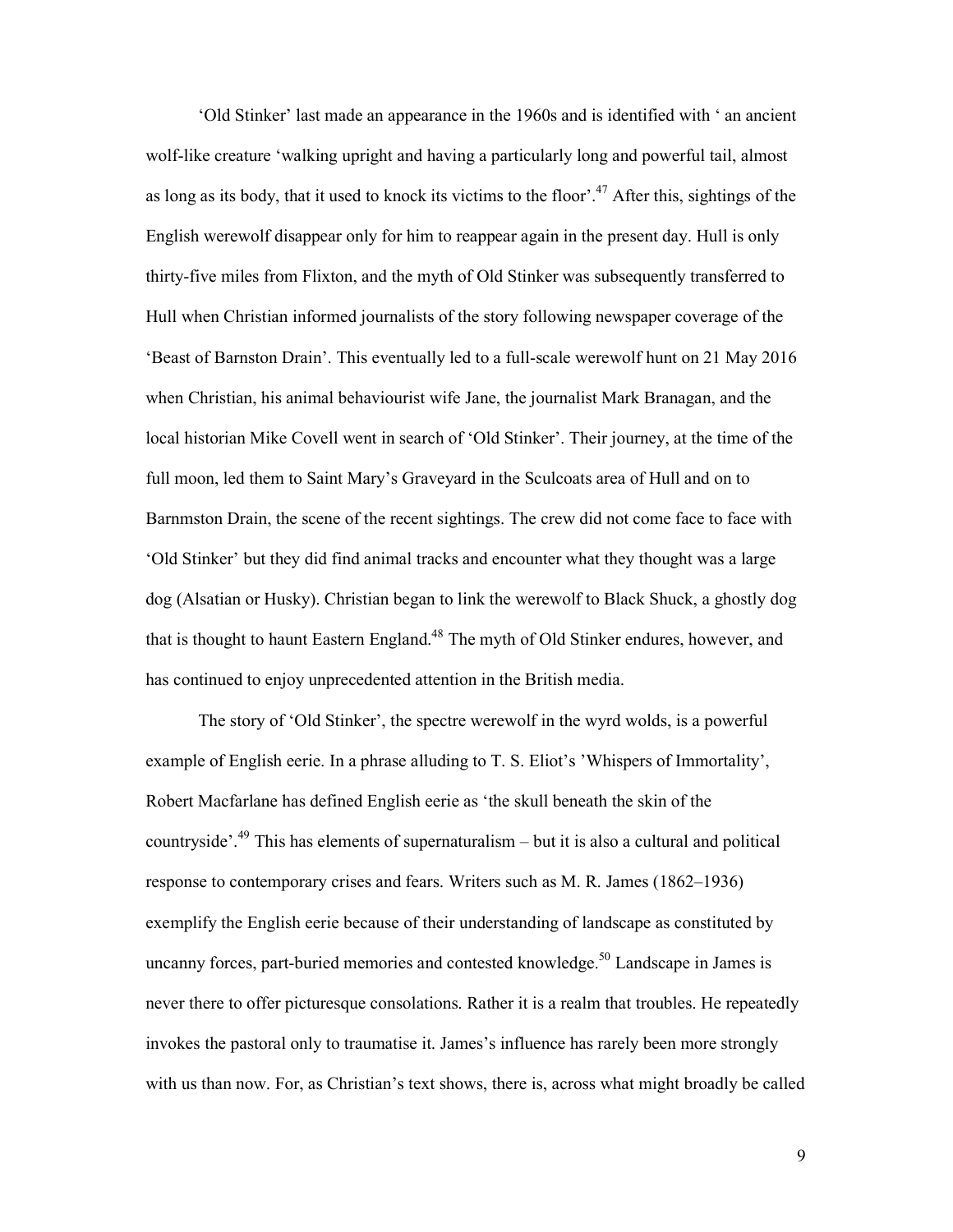'landscape culture', a fascination with these Jamesian ideas of unsettlement and displacement:

> When I was a teenager growing up in nearby Scarborough, the local legend was Old Stinker returned at dawn to sleep in a tomb in the churchyard of St John the Evangelist in the neighbouring village of Folkton. (Fans of supernatural fiction will recognise that the M. R. James ghost story 'An Episode of Cathedral History' has a similar theme. And, coincidentally, the first short story I ever sold – to the now long extinct Argosy magazine – was based around the legend of Old Stinker).<sup>51</sup>

Such descriptions of Old Stinker exemplify the English eerie for me (a movement defined in the critical writings of Mark Fisher and Robert Macfarlane).<sup>52</sup> The eerie is located, like the story of Old Stinker himself, within a spectred rather than a 'sceptred isle'. For landscape theorists writing on the English countryside

Such concerns are not new, but there is a distinctive intensity and variety to their contemporary address. This eerie counter-culture – this occulture – is drawing in experimental film-makers, folk singers, folklorists, academics, avant-garde antiquaries, landscape historians, utopians, collectives, mainstreamers and Arch-Droods alike, in a magnificent mash-up of hauntology, geological sentience and political activism. In music, literature, art, film and photography, as well as in new and hybrid forms and media, the English eerie is on the rise. A loose but substantial body of work is emerging that explores the English landscape in terms of its anomalies rather than its continuities, that is sceptical of comfortable notions of 'dwelling and 'belonging', and of the packaging of the past as 'heritage'.<sup>53</sup>

The contemporary eerie feeds off its earlier counterparts; a renewed interest in classics of the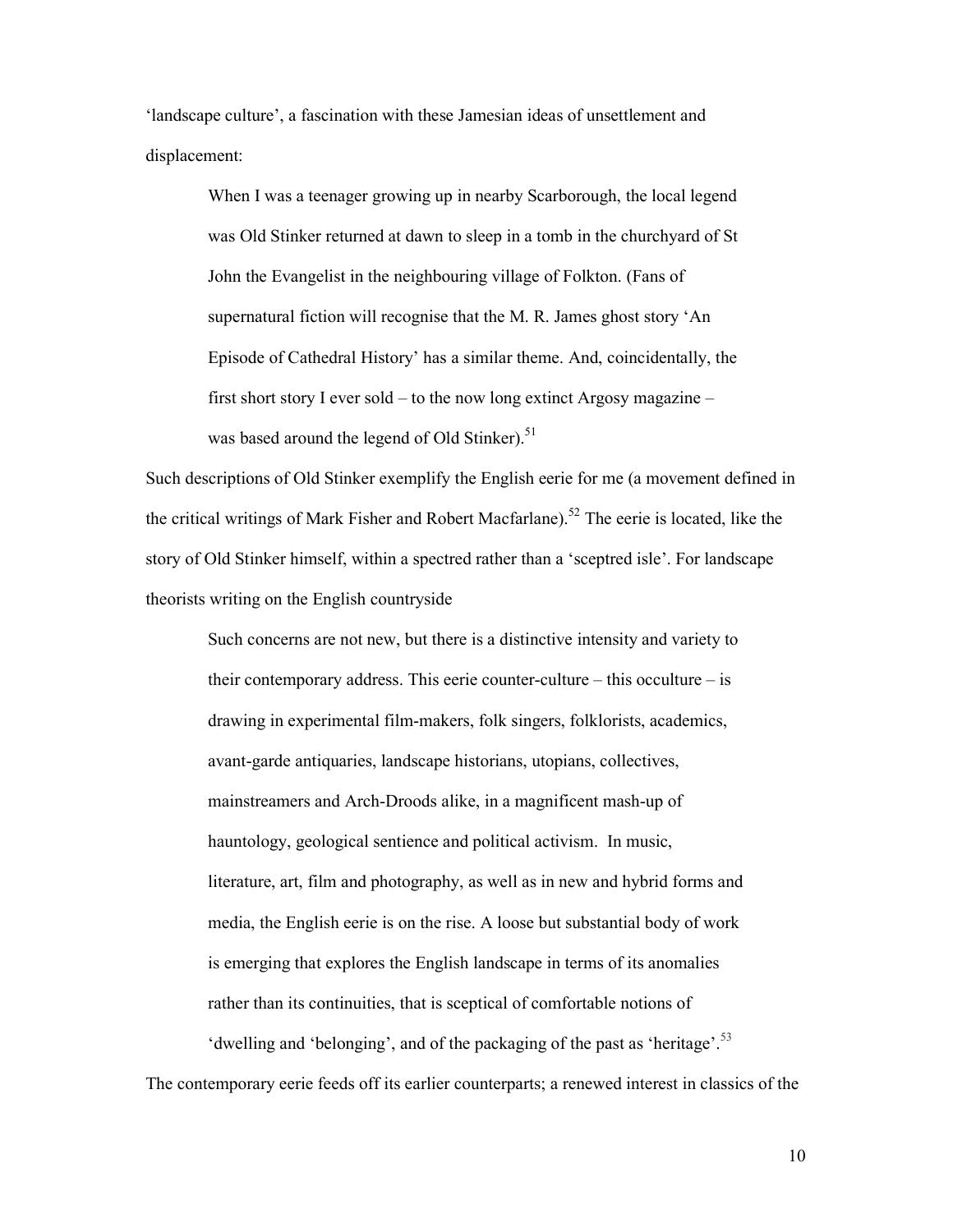tradition is in evidence: the director Robin Hardy's 2013 print of *The Wicker Man* (1973), for instance; or *Witchfinder General* (dir. Michael Reeves, 1968), a film whose landscapes reveal an underlying sense of psychotic breakdown and brutal violence rather than invoking an English idyll. The eerie has grown to incorporate a huge variety of genres (silent Scandinavian cinema, public information films and the music of Ghost Box records; the writings of M. R. James, Susan Cooper, and Arthur Machen).<sup>54</sup> Adam Scovell defines such genres in relation to (mostly British) landscape as 'the evil under the soil, the terror in the backwoods of a forgotten lane, and the ghosts that haunt stones and patches of dark, lonely water; a sub-genre that is growing with newer examples summoned almost yearly<sup>'.55</sup>

There is an element of 'folk horror' here too, a term first used by Mark Gatiss in  $2010<sup>56</sup>$  Also influential is the 2014 reissue of Alfred Watkins's cult book of landscape mysticism, *The Old Straight Track* (1925).<sup>57</sup> It is this work which popularised the idea of 'ley lines', the supposed alignment of many places of historical and geographical interest, such as ancient monuments, megaliths, ridges, and so on, which mark very old trackways, often believed to be used for ceremonial or mystical purposes. The central thesis is discredited and eccentric but it still has the ability to re-enchant the landscape for writers such as Christian.<sup>58</sup> He draws on this work in his study of the wonderfully weird Yorkshire Wolds and in locating among other uncanny things what he terms the 'Wold-NewtonTriangle'.

It would be easy to dismiss such writing as an excess of dark mysticism or an unnecessary eruption of gothic tourism. But engaging with the eerie emphatically doesn't mean believing in ghosts or spectres. What is under way, across a broad spectrum of culture, is an attempt to account for the turbulence of England in the era of late capitalism.

The supernatural and paranormal have always been a means of figuring powers that cannot otherwise find visible expression. Contemporary anxieties and dissents are here being reassembled and re-presented as hauntings, shadows or phantoms, there is a nod to Marx,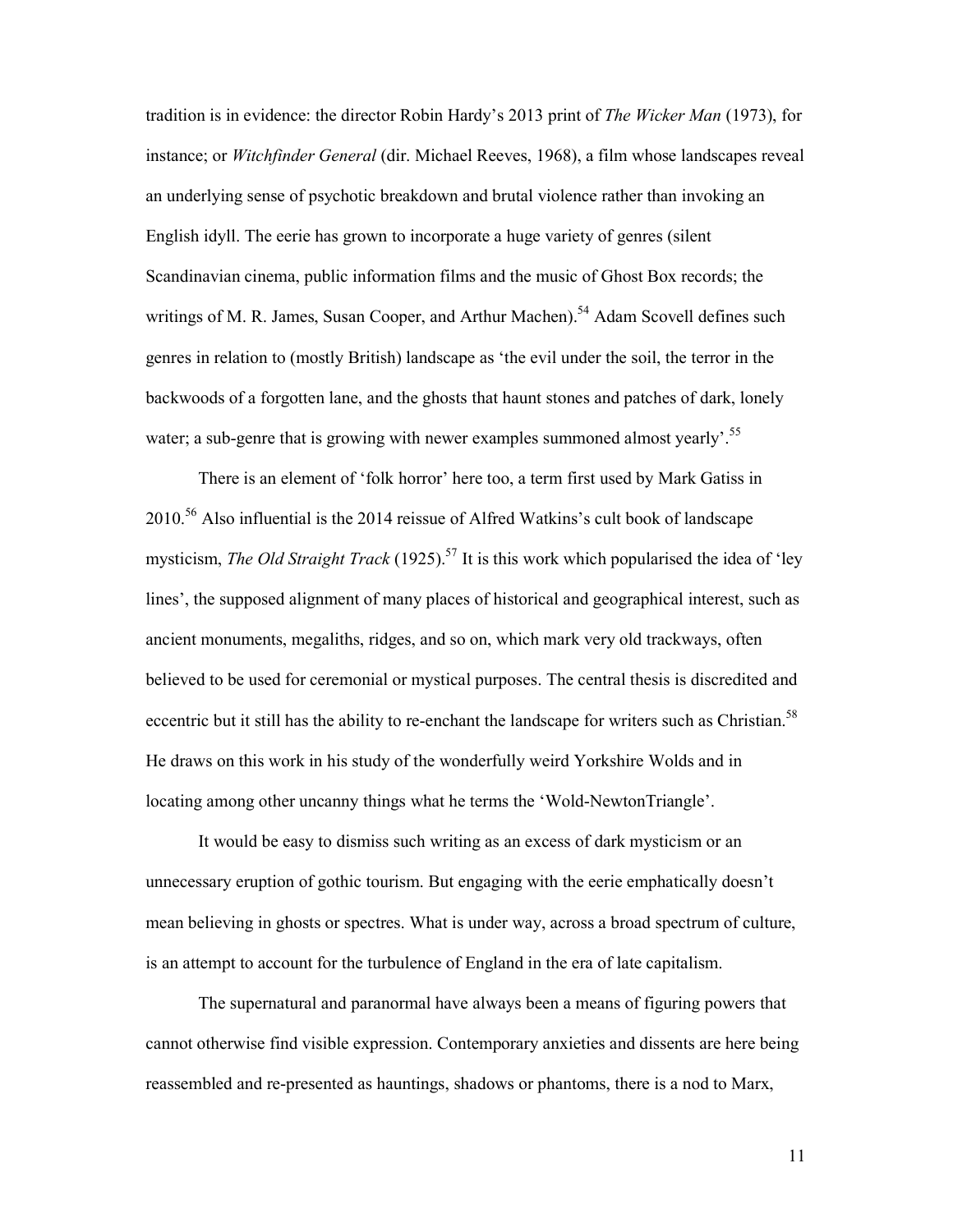perhaps, who appropriated the discourse of spectrality in the *Communist Manifesto* (1848).<sup>59</sup> What is clear is that we are certainly very far from the polite norms of conventional nature writing, and we have entered into a mutated cultural terrain that includes the weird and the punk. Among the shared landmarks of this terrain are ruins, fields, pits, drains, fringes, relics, buried objects, hilltops, demons, and deep pasts. In much of this work in the eerie, suppressed forces (capital, violence, state power) pulse and flicker beneath the ground and within the air or water, waiting to erupt or to condense. The werewolf hauntings I described earlier in Elliot O'Donnell have strikingly similar landscapes 'full of seams and fissures' and gloomy slate quarries 'half full of foul water'.<sup>60</sup> 'Old Stinker' is famously associated with the ill-smelling Barnston Drain.<sup>61</sup> This drain runs through derelict factory and industrial sites, as well as along the edge of two graveyards. It also has a macabre reputation because of supposed accidental drownings in the heavily polluted water, and as the site of murders and suicides (though this is unproven).<sup>62</sup> This werewolf is firmly situated within the English eerie and as such he represents suppressed forces in an era of late capitalism. Taken together, in all its variety, this movement suggests what the writer and archaeologist Eddie Procter recently called a 'new landscape aesthetic' and there are increasing numbers of writers, artists and film-makers who are reinvesting the landscape with esoteric and mythic imagery which I think articulates pressing contemporary concerns. $63$  So what are the sources of this unsettlement? Clearly, the recent rise of the eerie coincides with the era of late capitalism and a phase of severe environmental damage. In England, this has not taken the form of sudden catastrophe, but rather a slow grinding away of species (such as the native wolf). The result, is as I said earlier, a landscape constituted more actively by what is missing than by what is present. This is the climate in which the spectre of the Hull werewolf has re-emerged (rising from the grave of the flesh and blood wolf).

In truth, wolves have long been the archetypal enemy of human company, preying on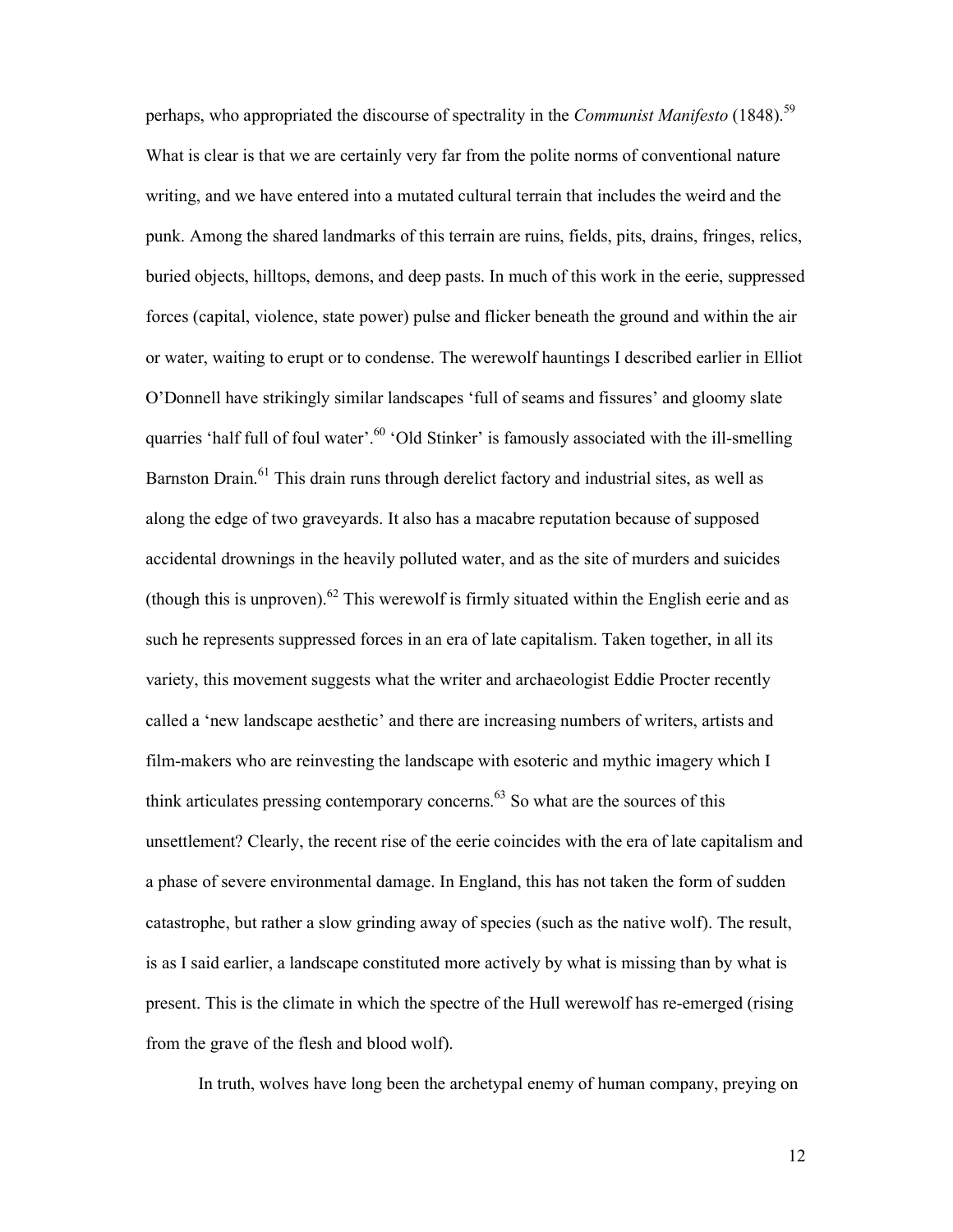the unguarded boundaries of civilisation, threatening the pastoral of ideal sociality and figuring as sexual predators. Yet, in their way, with their complex pack interactions, they have also served as a model for society. Lately, this ancient enemy has been rehabilitated and reappraised, and re-wilding projects have attempted to admit them more closely into our lives.<sup>64</sup> It is in this climate that new sightings of the Hull werewolf began to appear in 2015. The reappearance of this very English werewolf coincided with new debates about the rewilding of the wolf in the UK and elsewhere.<sup>65</sup> At the Company of Wolves conference our collaborations with Garry Marvin and the UK Wolf Trust generated further discussions around the myth of the last wolf and the possibility of re-wilding large species in Britain including wolves and lynx. Journalists who reported on the project allowed us to openly question what would happen if wolves returned to our forests.<sup>66</sup> Interestingly, the reintroduction of wolves elsewhere has been seen as a symbolic process of atonement for the sins of the destruction of wild environments and the eradication of species due to human wrongdoing.<sup>67</sup> This acknowledgement of guilt is linked to the rise of Old Stinker, to which I again turn

I began by stating that in the 1880s the British traveller Emily Gerard accounted for the Romanian belief in werewolves by associating it with fear of the wolf. The emergence of the Hull werewolf 'Old Stinker' has reopened debates about the werewolf's relationship to the 'flesh and blood wolf', inhabiting as he does a landscape which saw some of the last wolves in England. Local historians, such as Charles Christian and Mike Covell, claim that 'Old Stinker' was first reported on in the eighteenth century and is not a recent phenomenon.<sup>68</sup> However, the reappearance of Old Stinker in Hull in the present day could not be more significant or serendipitous.<sup>69</sup> He represents not our belief in him as a supernatural shapeshifter, but our collective guilt at the extinction of an entire indigenous species of wolf. Far from dismissing the myth, my instincts are to embrace it and see it as a manifestation of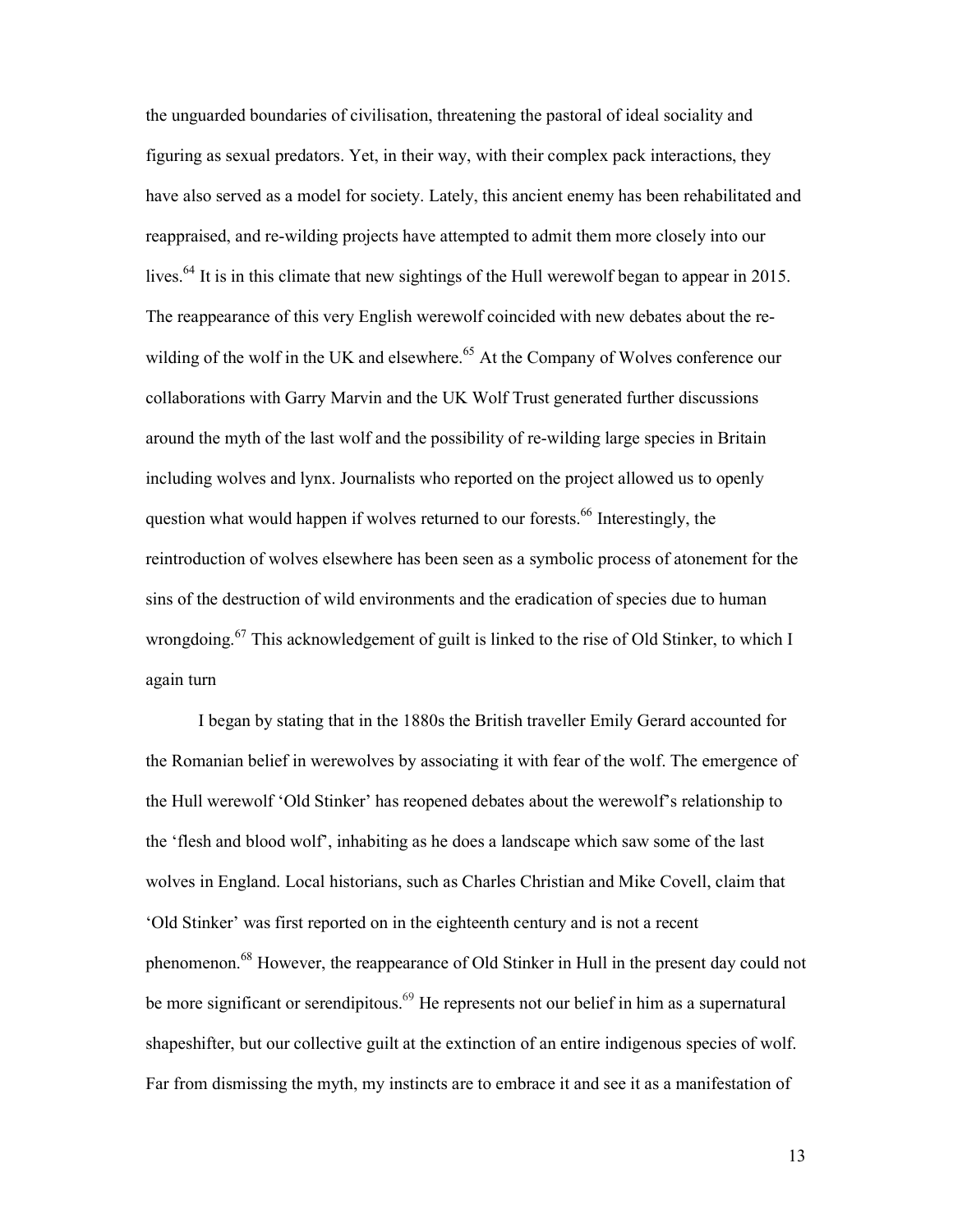our cultural memory around wolves. There exists a tension between what is recorded by historians and what subsists within a culture's collective memory. The collective memory is supposedly stored in the literary-cultural.<sup>70</sup> I have argued, then, that the violence of the English countryside, the English eerie, the era of late capitalism, and our cultural memory around what humans did to wolves have combined to create the myth of Old Stinker. And to cite Kathryn Hughes, speaking of late capitalism and alluding to our 2015 werewolf conference in *The Guardian*, 'in our dog-eat-dog world, it's time for werewolves'.<sup>71</sup>

Contrary to the assertions of earlier writers such as Gerard, the 'Old Stinker' story tells us that belief in werewolves lives on beyond the actual lives of the wolves that were thought to inspire them. Rather than being dismissed as a rather fishy tale, the 'Old Stinker' myth can allow us to lament the last wolves to run free in English forests. As a werewolf, Old Stinker is far from being a curse; in fact, he is a gift who can reawaken the memory of what humans did to wolves, initiate re-wilding debates, and redeem the big bad wolf that filled our childhood nightmares, reminding us that it is often humans, not wolves or the supernatural, that we should fear.

 $\overline{a}$ 

3 Emily Gerard, *The Land Beyond the Forest: Facts, Figures and Fancies from Transylvania*, 2 vols. (William Blackwood and Sons, Edinburgh and London, 1888; rpt. Cambridge, Cambridge University Press, 2010), I, p. 324. Emily Gerard went with her husband, an officer in the Austrian army, to Transylvania for two years in 1883. In the years following, she wrote a full length account of her travels there (published in 1888), together with several articles

<sup>&</sup>lt;sup>1</sup> Sabine Baring-Gould, *The Book of Werewolves* (1865; Dublin, Nonsuch, 2007), p. 77.

<sup>2</sup> Jacqueline Simpson and Steve Roud, *A Dictionary of English Folklore* (Oxford, Oxford University Press, 2000), p. 386.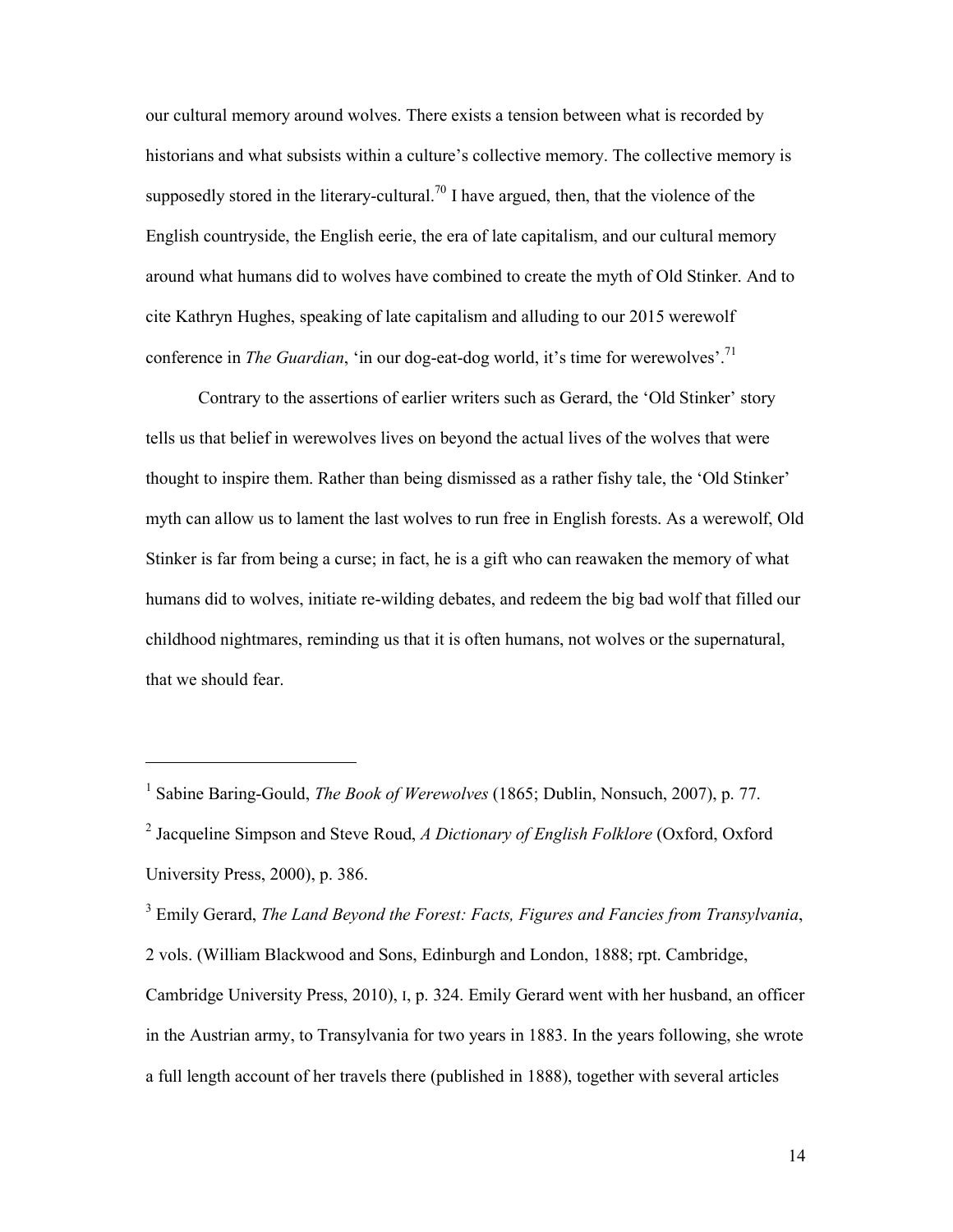which Bram Stoker drew on when researching his novel *Dracula*. Chapter XXV of volume 1 of Gerard's book is entitled 'The Roumanians: Death and Burial – Vampires and Werewolves' and is an account of the widespread belief in werewolves in amongst the people she encountered in the villages of Transylvania. For a summary of her life and works, see 'Emily Gerard', *Orlando: Women's Writing in the British Isles from the Beginnings to the Present*, http://orlando.cambridge.org/public/svPeople?person\_id=geraem.

 $\overline{a}$ 

Kaja Franck has documented Gerard's influence on the literary werewolf, particularly in relation to Bram Stoker's work. See 'Dracula: The Wolf in Vampire's Clothing', in 'The Development of the Literary Werewolf: Language, Subjectivity and Animal/Human boundaries', PhD thesis, University of Hertfordshire, 2016, pp. 38-78.

<sup>4</sup> Such key texts and facts are widely cited within werewolf scholarship, though the early dates vary and are only approximate. Adam Douglas and Garry Marvin are amongst those who have published chronologies or timelines of wolves, werewolves, and wolf children. See, for example, Adam Douglas, 'A Werewolf Chronology', in *The Beast Within: A History of the Werewolf* (London, Chapmans, 1992), pp. 264-67, and Garry Marvin's 'Timeline of the Wolf', *Wolf* (London, Reaktion Press, 2012), pp. 182-83. Kaja Franck has also compiled an extensive table of werewolves in 'The Development of the Literary Werewolf', pp. 315-58. <sup>5</sup> Werewolf trials in 1589 in France include those of Roulet (1598), the Werewolf of Chalens (1598), the Gandillon family (1598), and Jean Grenier (1603). Peter Stubb was executed as a werewolf in Cologne in Germany in the 1589. These trials are listed by Douglas in his 'Werewolf Chronology', p. 266. He also has a chapter on the werewolf trials but this is descriptive rather than analytical (*The Beast Within*, pp. 127-50). The seminal study of werewolfism in the period of these trials is Leslie A. Scondoto, *Metamorphosis of the Werewolf: A Literary Study From Antiquity Through the Renaissance* (Jefferson, NC,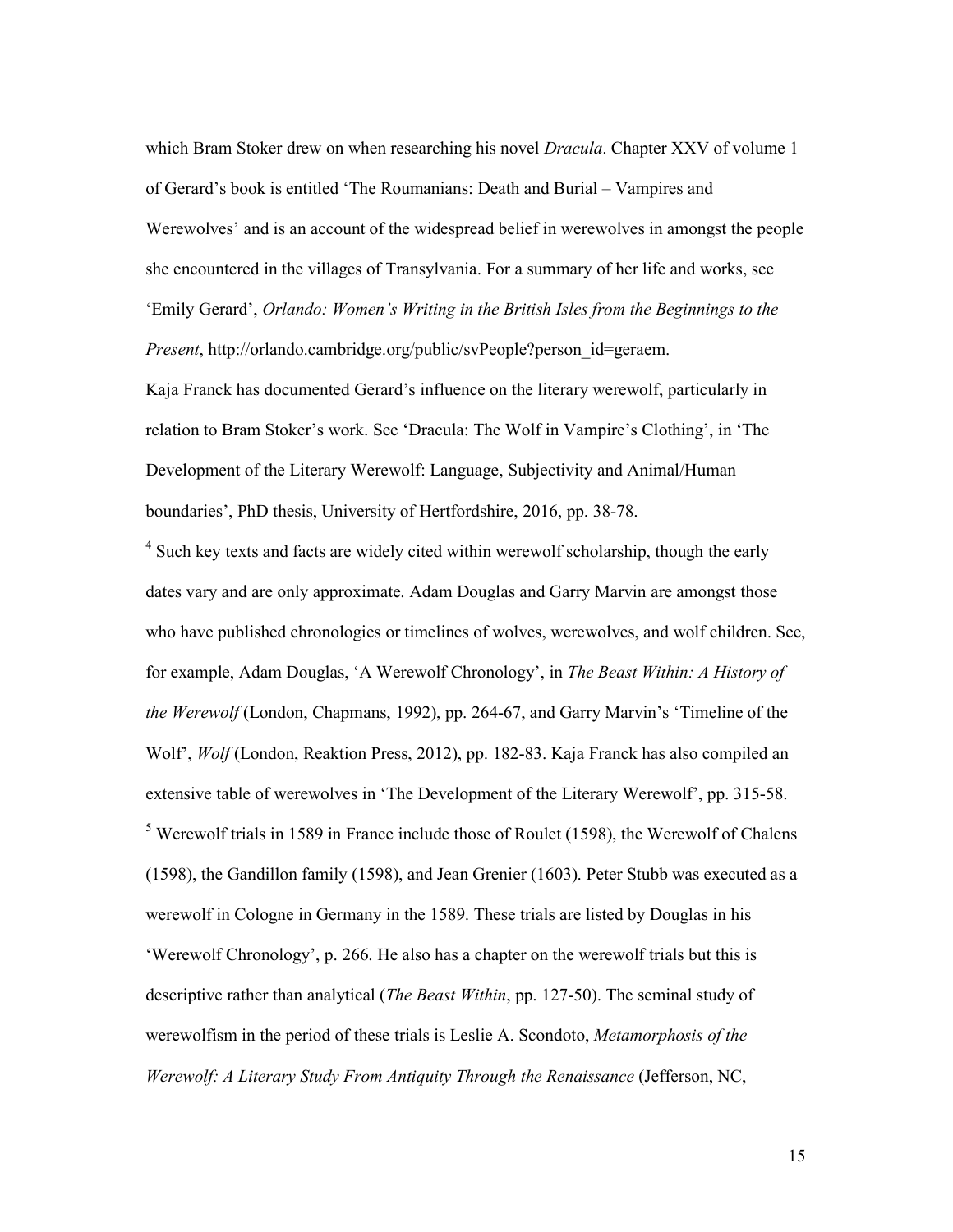McFarland, 2008). Trial records, historical accounts, and sightings can be found in Charlotte F. Otten (ed.), *A Lycanthropy Reader: Werewolves in Western Culture* (Syracuse, NY, Syracuse University Press, 1986; rpt. Dorset Press, 1989), pp. 49-91. This gives in full Sabine Baring-Gould's account of the trial of Jean Grenier (pp. 62-68), and the original trial transcript of Peter Stubb in 1590 (69-76). Baring-Gould also documents the trial of Gilles de Retz earlier in the 1440s for the bloody murder of hundreds of children, detailing the charges and his sentence and execution (*Werewolves*, pp. 132-63). More recently, Garry Marvin has commented on the relationship between wolf attacks and the trial of werewolves (*Wolf*, pp. 53-60).

<sup>6</sup> See Baring-Gould, 'Jean Grenier', in *Werewolves*, pp. 67-77. Baring-Gould relates that Grenier was not executed, due to his perceived neglect and imbecility. He was imprisoned in a monastery at Bordeaux and instructed in Christianity until the time of his death aged of twenty (p. 75).

7 See Baring-Gould, *Werewolves*, p. 2.

 $\overline{a}$ 

8 The entry for 'Men-Woolfes' in *Daemonologie*, is anthologised by Otten in *A Lycanthropy Reader*, pp. 127-29. Leslie Sconduto makes this relationship explicit through her chapter on the church's response to the werewolf and the Renaissance werewolf (*Metamorphosis*, pp. 15-26, 127-80). Montagu Summers claims that British Witchcraft trials detail metamorphosis into hares or cats (*The Werewolf in Lore and Legend* (1933; rpt; New York, Dover, 2003), p. 195). His book contains detailed accounts of shapeshifting witches (pp. 191-204) and the historical sources and authorities on them in Britain (p. 193). He also appends material on 'witch ointments' to the book (pp. 279-81). This further cements the relationship between witches and werewolves in the popular imagination.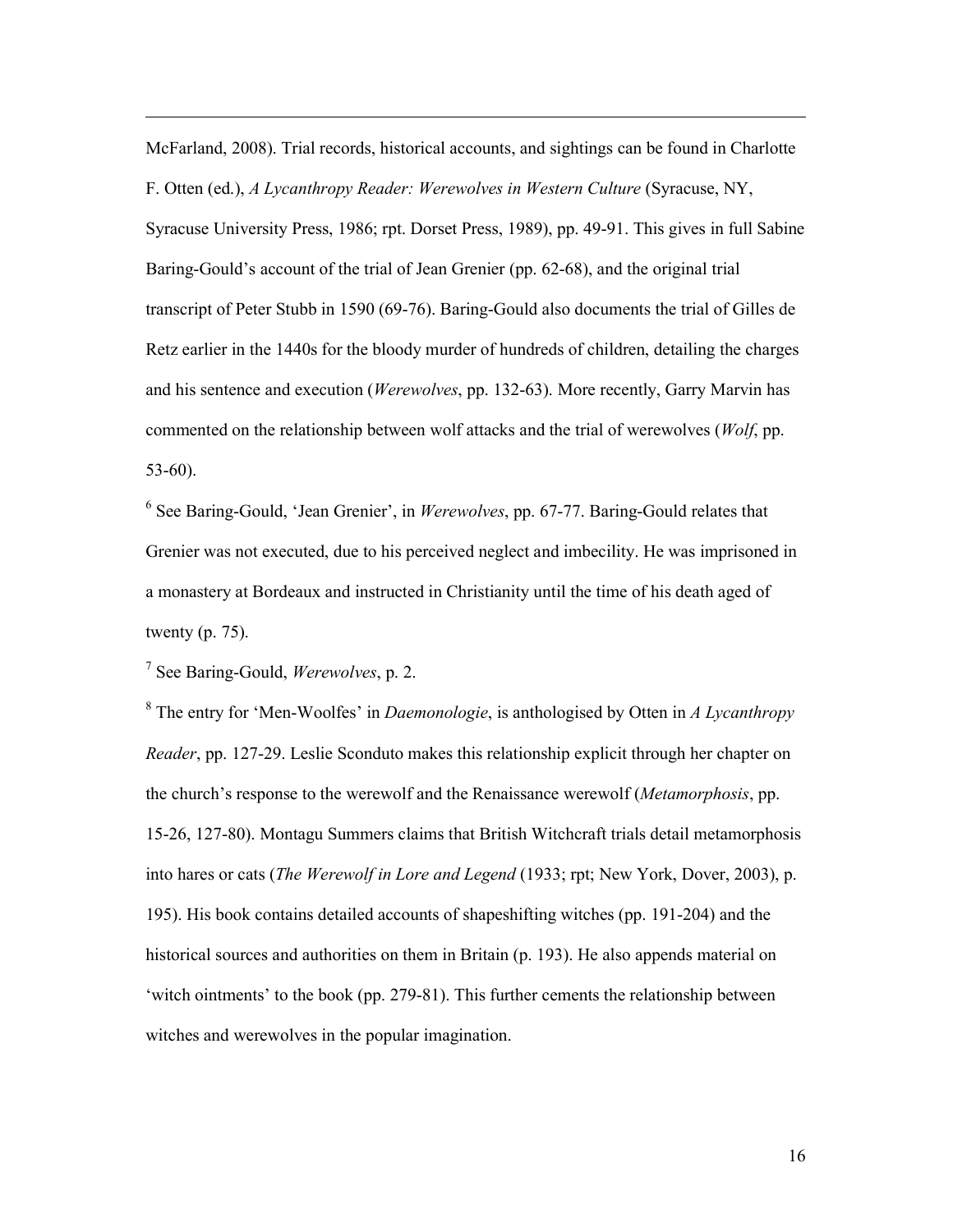<sup>9</sup> 'The were-wolves are certain sorcerers, who hauing annoynted their bodyes, with ointment [...] and putting on a certaine girdel [...] seeme as wolues, but to their own thinking haue both the shape and nature of wolues so long as they weare the said girdle' From Richard Verstagen, *A Restitution of Decayed Intelligence* (1605), cited in Summers, *The Werewolf*, p.

3.

 $\overline{a}$ 

10 Baring-Gould, *Werewolves*, p. 14; Summers, *The Werewolf*, p. 2.

 $11$  The psychoanalytical approach has prevailed and is still prevalent in contemporary critical works on the werewolf, though some studies now approach it with a sense of irony. See Brent A. Stypczynski, 'Its all in your head', *The Modern Literary Werewolf* (Jefferson, NC, McFarland, 2013), pp. 17-37; Chantal Bourgault du Coudray, 'I used to be a werewolf but I am alright nowoooo', *The Curse of the Werewolf: Fantasy Horror and the Beast Within* (London: I. B. Tauris, 2006), pp. 65-90. Adam Douglas's study in 1992 is primarily a history of this approach as the title suggests (*The Beast Within: A History of the Werewolf*). Brian J. Frost has anthologised 'beast within' stories in his *Essential Guide to Werewolf Literature* (Madison, WI, University of Wisconsin Press, 2003), pp. 144-87. For a summary of medical explanations of the werewolf myth, see Matt Beresford, *The White Devil: The Werewolf in European Culture* (London: Reaktion, 2003), pp. 165-94.

 $12$  He is reputed to have read extensively on western witch trials and to be an avid reader of Johann Weyer whose *De praestigiis daemonum* (1563) was reprinted in Paris in 1885 (see Douglas, *The Beast Within*, p. 169).

<sup>13</sup> Sergei Pankejeff (1886-1979), known as the 'Wolf-Man', was the subject of one of Freud's most famous case histories. The case was published as 'The History of An Infantile Neurosis' in 1918. See *The Complete Psychological Works Of Sigmund Freud*, Vol 17 (London: Vintage, 2001), pp. 22-48. For a brief discussion of the case, see 'Freud, the Wolf-Man and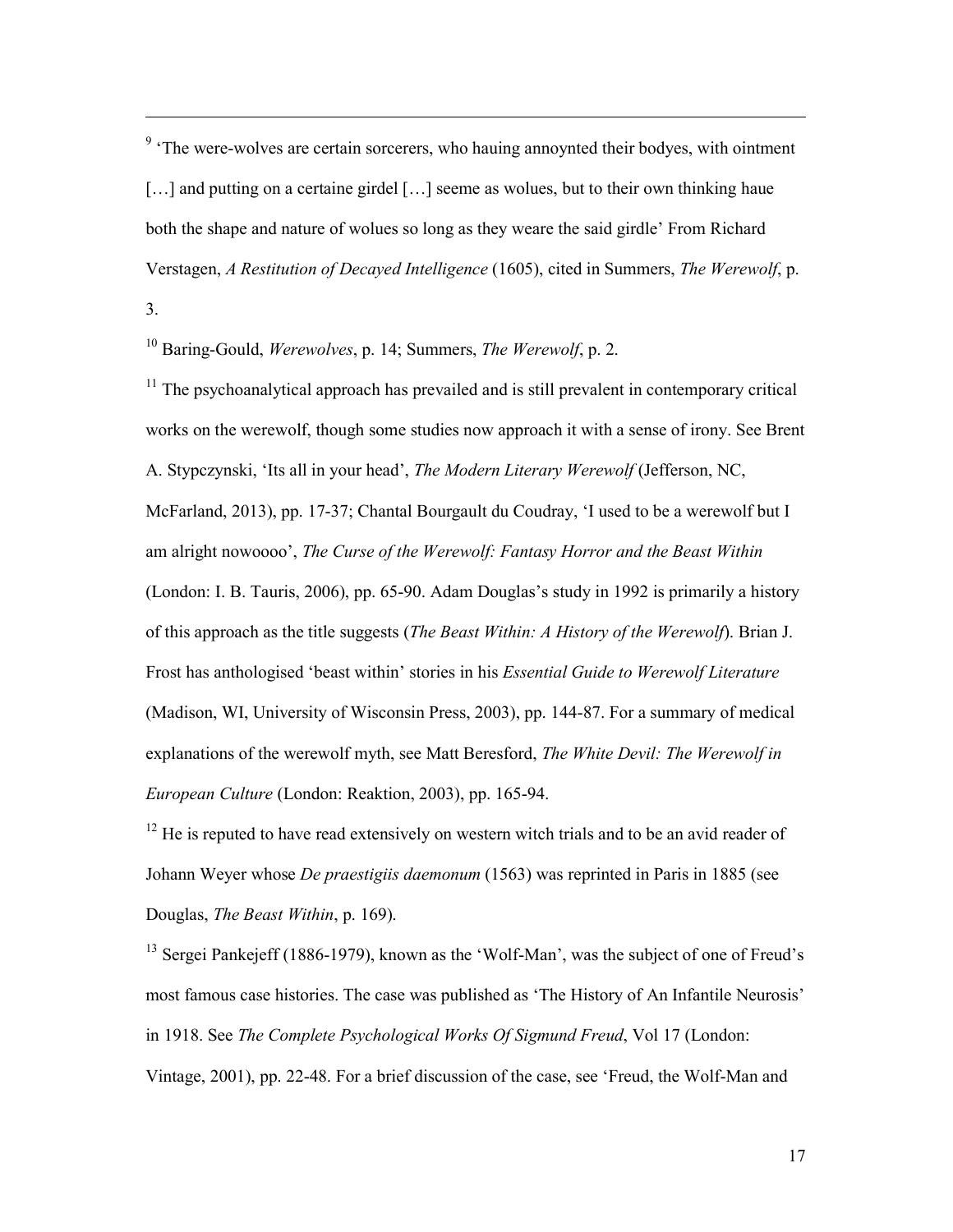the Werewolves', in Carlo Ginzburg, *Myths, Emblems* (London, Hutchinson, 1990), pp. 145- 55. I recently commented on the wolf paintings of the famous Wolf-Man on display in the Wellcome Institute: 'Wolves in the Asylum at the Wellcome', *Open Graves, Open Minds*, 17 September 2016, http://www.opengravesopenminds.com/exhibitions/wolves-in-the-asylumat-the-wellcome/.

 $14$  'A Discourse', pp. 69-76.

 $\overline{a}$ 

 $15$  Otten gives in full the original trial transcript of Peter Stubbe in English, translated from the Dutch in 1590 and supposedly based on eye-witness accounts by Tyse Artyne, William Brewar, Adolf Staedt, and George Bores. See 'A Discourse Declaring the Damnable Life and Death of One Stubbe Peeter', in *A Lycanthropy Reader*, pp. 69-76.

 $16$  See 'A Discourse', p. 76.

 $17$  Edgar's boast to rid the land of wolves is immortalised in poetry and plays from the period which are well documented in Summers, *The Werewolf*, p 181.

<sup>18</sup> Marvin, *Wolf*, p. 82. Summers is very detailed in his account of the extermination of British wolves in his chapter 'England and Wales, Scotland and Ireland' (*The Werewolf*, pp. 178-

216). For a classic contemporary study of how wolves have figured in human cultures, see Barry Lopez, *Of Wolves and Men* (London, Simon and Schuster, 1978).

 $19$  These dates are well documented by Garry Marvin and others. There is not a complete consensus on this but the dates roughly correspond in most accounts. I am using Garry Marvin's 'Timeline of the Wolf' (*Wolf*, pp. 182-83) for my evidence here.

<sup>20</sup> See Mrs Jerome Mercier, *The Last Wolf* (Grange Over Sands: H. T. Mason, 1906); Michael Morpurgo, *The Last Wolf* (London, Doubleday, 2002); Jim Crumley, *The Last Wolf*

(Edinburgh, Birlinn, 2010); Adam Weymouth, 'Was this the Last Wild Wolf in Britain?',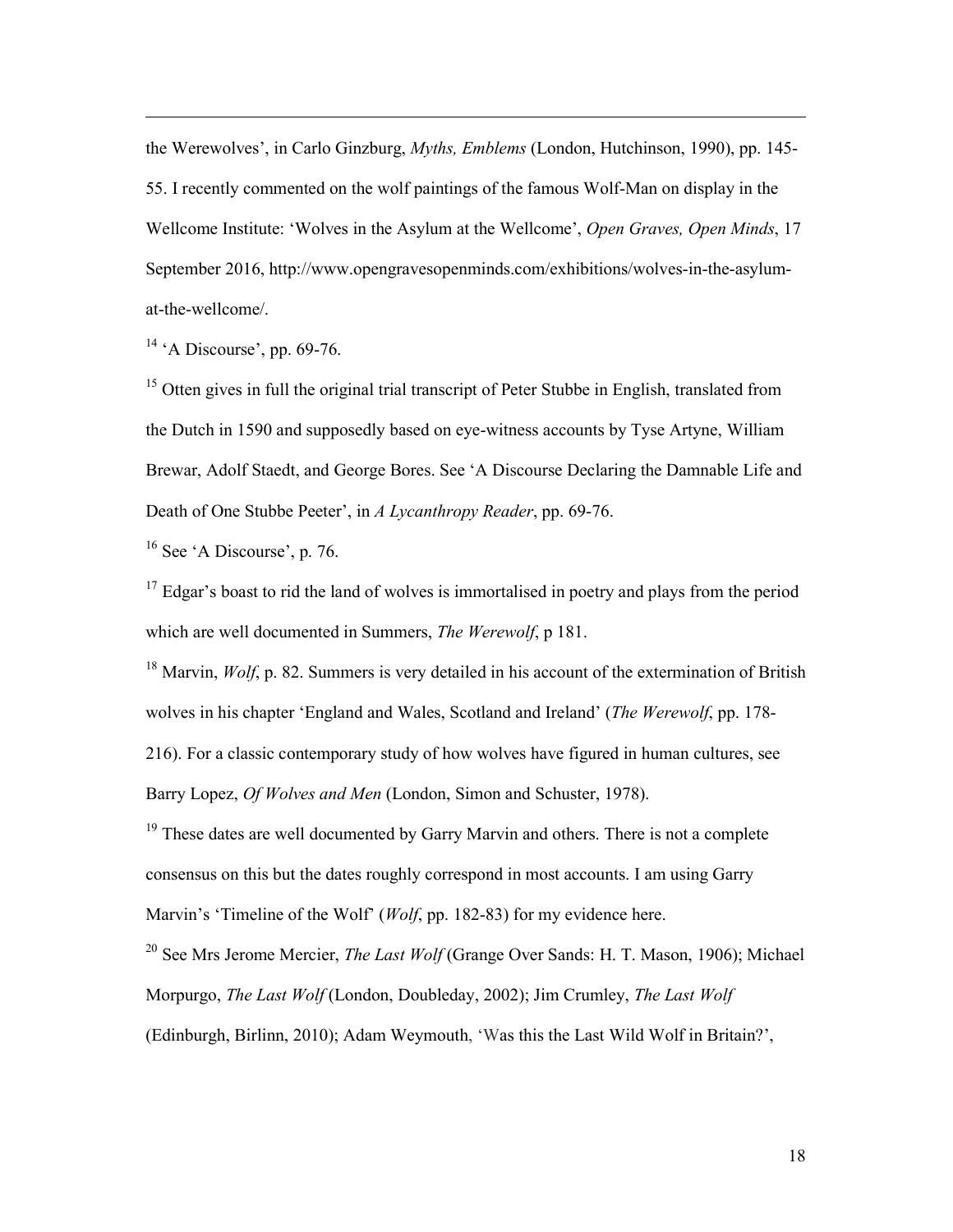*Guardian*, 21 July 2014, http://www.theguardian.com/science/animal-magic/2014/jul/21/lastwolf [accessed October 3rd, 2015]

21 Marvin, 'Lupophobia', in *Wolf*, pp. 35-81.

22 Oliver Goldsmith, cited in 'Wolf Children', from the *Chambers Edinburgh Journal*, no.

446 (1852), anthologised in Alexis Easley and Shannon Scott, eds., *Terrifying* 

*Transformations: An Anthology of Victorian Werewolf Fiction* (Kansas, Valancourt Books,

2013), pp. 310-11 (p. 311).

 $\overline{a}$ 

23 Summers, *The Werewolf*, p. 65. Garry Marvin cites this as evidence of lupophobia in *Wolf*, p. 49.

24 Summers, *The Werewolf*, p. 179.

25 Elliott O'Donnell, *Werwolves* [sic] (London, Methuen, 1912).

26 O'Donnell, *Werwolves*, p. 94.

27 O'Donnell, *Werwolves*, p. 94.

28 O'Donnell, *Werwolves*, p. 94.

29 O'Donnell, *Werwolves*, p. 98. Richard Verstagen (c. 1550–1640) was the author of *A Restitution of Decayed Intelligence* (1605), cited in Summers, *The Werewolf*, p. 3. Gervase of Tilbury (c. 1150–1228), is mentioned the *Dictionary of English Folklore*'s entry on werewolves: 'Tilbury wrote in 1211 that werewolves are common in England but the examples he gave are all French' (*Dictionary of English Folklore* , p. 386).

30 O'Donnell, *Werwolves*, pp. 106-7

<sup>31</sup> Interestingly, accounts of the Lincolnshire 'Dogdyke' werewolf seems to draw directly on this story. I have outlined the return of this myth on the *Open Graves, Open Minds* blog: 'Dogdyke: The Lincolnshire Werewolf Returns', *Open Graves, Open Minds*, 2 November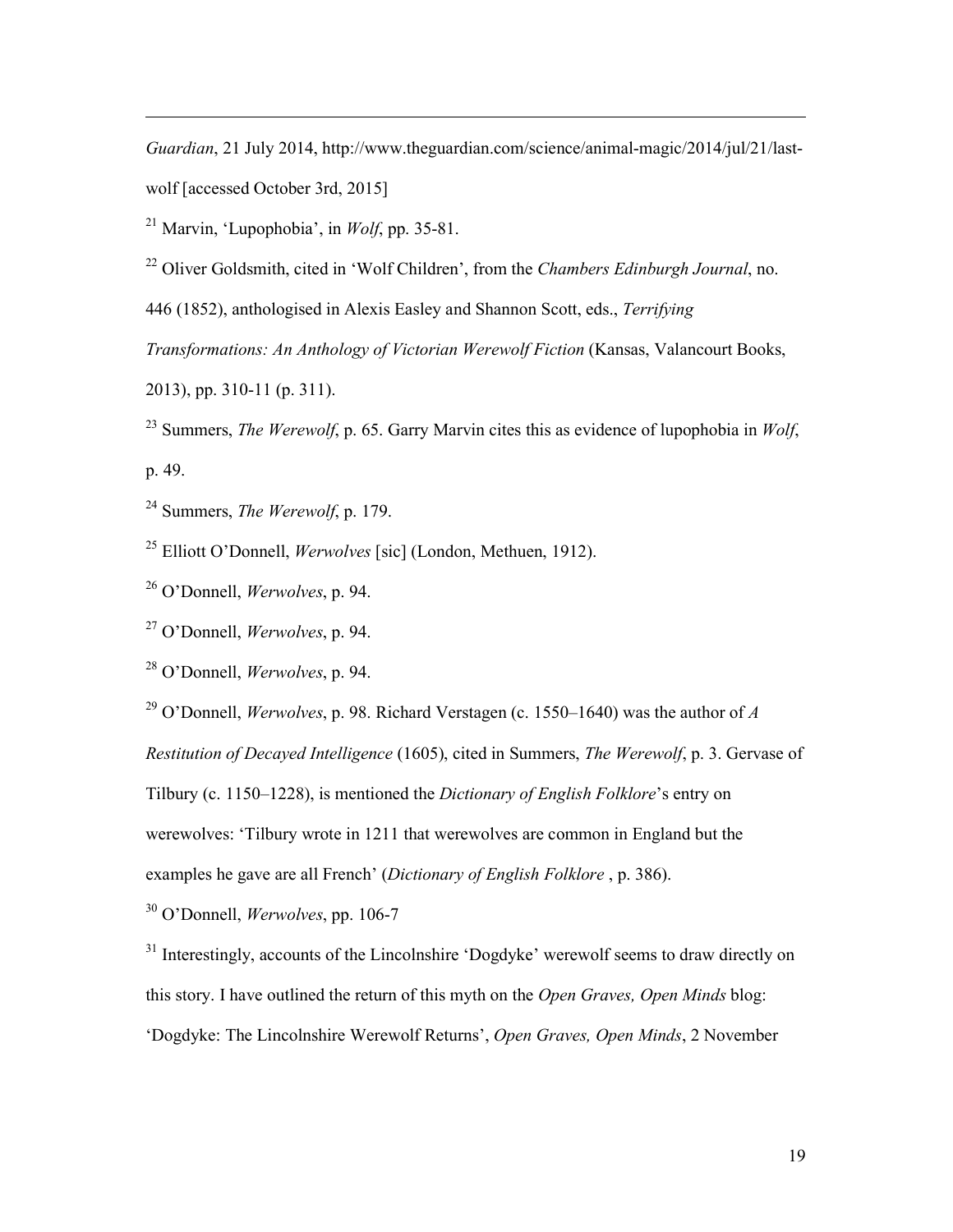2016 http://www.opengravesopenminds.com/ogom-the-company-of-wolves/dogdyke-thelincolnshire-werewolf-returns/.

32 Summers, *The Werewolf*, p. 191

 $\overline{a}$ 

 $33$  The frequent sightings of the werewolf, dating back to December 2015, along the banks of the drain have resulted in the creature also earning the nickname of the 'Beast of Barmston Drain'.

 $34$  The Hull werewolf has even caught the attention of the dark rocker Alice Cooper, who posted about him on his Facebook page and asked for further information. This story has been widely shared in the tabloid press in the UK; see, for example, Felicity Cross, 'Monster of Rock Alice Cooper VS Hull's Old Stinker', *The Daily Star*, 1 June 2016.

35 'Townspeople Gather to Hunt Werewolf in Hull Known as Old Stinker', *Metro*, 15 May 2015]; 'Haunted – Old Stinker Werewolf – Yorkshire's Bermuda Triangle', *Hull Daily Mail*, 21 October 2015; 'Sightings of Eight Foot Werewolf Known as Old Stinker Sparks Panic Across City', *Yorkshire and Humber News, Brief Report, HDM*, 31 October 2015; 'Eight Foot Tall Werewolf Old Sinker Prowling in Hull Industrial Estate', *Huffington Post*, 16 May 2016; 'Residents Tremble in Terror After Seeing Eight Foot Werewolf in British City', *Daily Express*, 15 May 2016

<sup>36</sup> Spring-Heeled Jack was a folk devil who terrorised Victorian London and was also sighted in the Midlands and Scotland (first seen in 1837). He was often depicted jumping over fences and transgressing spatial boundaries. A full length study of the folklore and literature relating to him has been carried out by Dr Karl Bell, *The Legend of Spring-Heeled Jack: Victorian Urban Folklore and Popular Cultures* (Rochester, NY, Boydell Press, 2012).

37 'Visit Hull and East Yorkshire', http://www.visithullandeastyorkshire.com/yorkshirewolds/ [accessed 1 October, 2016]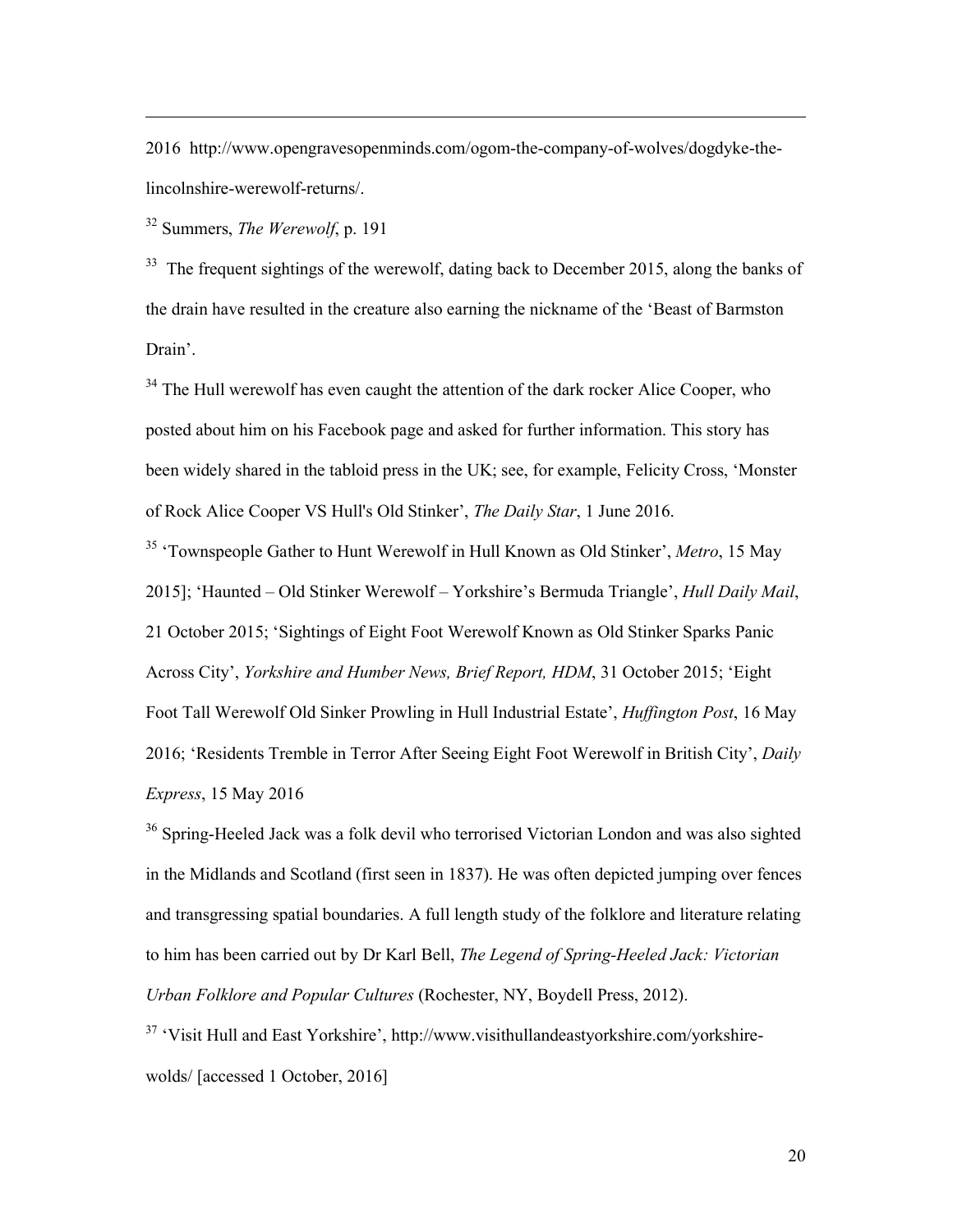38 See 'Escape the World, Explore the Wolds',

 $\overline{a}$ 

http://www.visithullandeastyorkshire.com/yorkshire-wolds/ [accessed 1 October, 2016]

39 Charles Christian, *A Travel Guide to Yorkshire's Weird Wolds: The Mysterious Wold Newton Triangle* (Urban Fantasist, 2015), Kindle Edition, n. p.

 $40$  Christian takes this name from the Bermuda Triangle and the 'Wold Newton Universe', a literary invention of the science fiction writer Philip Jose Farmer (1918-2009). See 'Haunted by Old Stinker the Werewolf: Yorkshire's Bermuda Triangle', *Hull Daily Mail*, 31 October 2015,

http://www.hulldailymail.co.uk/haunted-old-stinker-werewolf-yorkshire-s-bermuda/story-

28085904-detail/story.html#1HW67GrDlzzsVflJ.99 [accessed 5 September 2016].

<sup>41</sup> 'Haunted by Old Stinker'.

42 Emma McEvoy, *Gothic Tourism* (London, Palgrave, 2015), p. 201.

43 Christian, *Travel Guide.*

44 Christian, *Travel Guide*.

<sup>45</sup> Christian, *Travel Guide*.

46 Christian, *Travel Guide*.

47 Christian, *Travel Guide*.

48 For such myths, see S. J. Sherwood and W. E. Cousins, 'The Black Dog of Whitby and Kettleness', *Anomaly*, 42 (2008), 2-9.

49 Robert Macfarlane, 'The Eeriness of the English Countryside', *Guardian*, 10 April 2015. I am indebted to this article for its exploration of the eerie.

50 The *Collected Ghost Stories* of M. R. James (London, Edward Arnold, 1931) have been hugely influential and a school of James criticism has grown up. See, for example, David Punter, *The Literature of Terror*, 2 vols (Harlow, Longman, 1996); Julia Briggs, *The Rise and*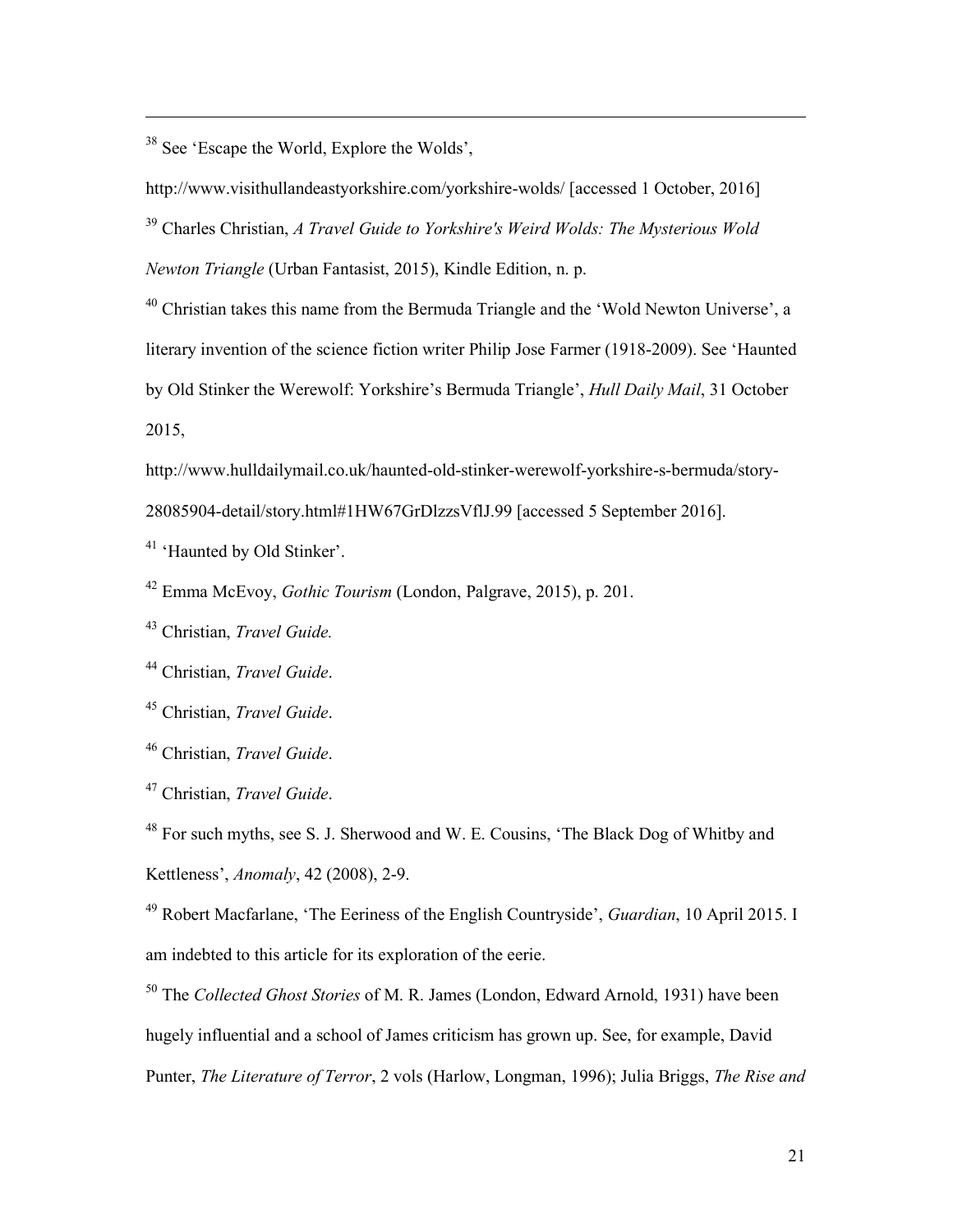*Fall of the English Ghost Story* (London, Faber, 1977); Jack Sullivan, *Elegant Nightmares: The English Ghost Story from Le Fanu to Blackwood* (Athens, OH, Ohio University Press, 1978), pp. 69-90; Julian Wolfrey, *Victorian Hauntings, Spectrality, Gothic and the Uncanny* (Basingstoke, Macmillan, 2001). James has lately been enjoying a revival and is widely celebrated in Andrew Smith, *The Ghost Story 1840-1920: A Cultural History* (Manchester, Manchester University Press, 2010), pp. 168-86.

51 Christian, *Travel Guide*, n. p.

 $\overline{a}$ 

52 See Macfarlane, 'Eeriness'; Mark Fisher, *The Weird and the Eerie* (London, Repeater Books, 2016).

53 Macfarlane, 'Eeriness'.

54 For information on Ghost Box records, see their site at http://ghostbox.co.uk/. Mark Fisher, the author of *The Weird and the Eerie*, was instrumental in promoting this label.

55 Adam Scovell, 'Where to Begin with Folk Horror', BFI, 10 June 2016,

http://www.bfi.org.uk/news-opinion/news-bfi/features/where-begin-folk-horror [accessed 10 July 2016].

<sup>56</sup> Mark Gatiss used it as an umbrella term to describe a number of films in his *A History of Horror* documentary for BBC4 in 2010.

 $57$  The influential and eerie novels of Alan Garner and Susan Cooper are vital to the contemporary movement, too,, especially Garner's *The Weirdstone of Brisingamen* (1960) and *The Owl Service* (1967), and Cooper's dazzling *The Dark Is Rising* sequence, published between 1965 and 1977.

<sup>58</sup> Christian writes that 'Rudston, at the heart of the Wold-Newton Triangle, occupies a significant place in the country's network of ley lines'. He sees them as folkloric, comparing them to Irish 'fairy paths' or aboriginal 'songlines' (*Travel Guide*).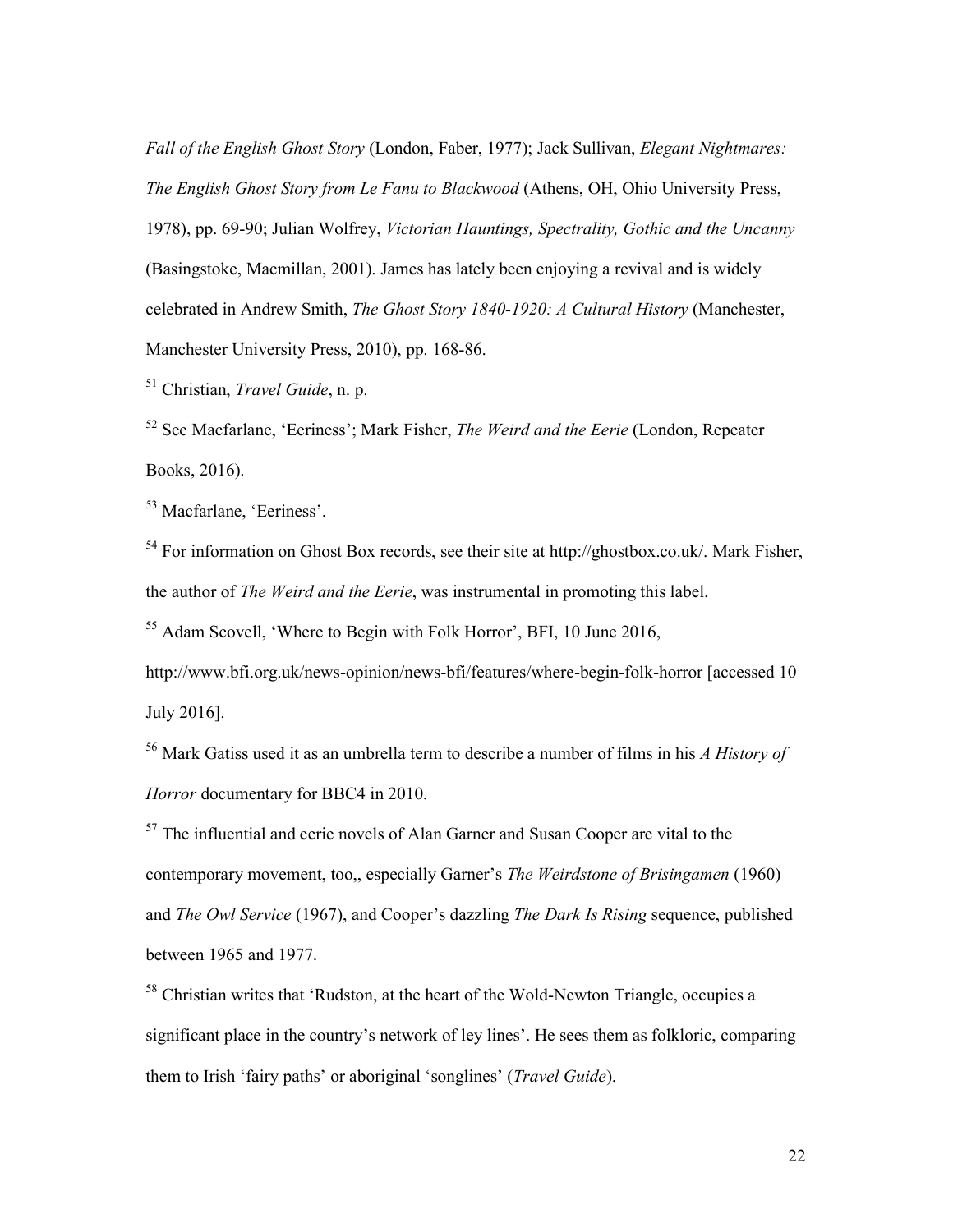59 Marx famously begins *The Communist Manifesto* with an image of a gothic phantom ('A spectre is haunting Europe'). For an analysis of such tropes in his writing, see Chris Baldick, 'Karl Marx's Vampires and Grave-diggers', in *In Frankenstein's Shadow: Myth, Monstrosity and Nineteenth-Century Writing* (Oxford, Clarendon Press, 1987), pp. 121-40.

<sup>60</sup> From Elliott O'Donell, 'British Werewolves', in *A Lycanthropy Reader*, p. 91

 $61$  A 200-year-old drainage channel that flows across 25 miles of open countryside and through Hull, emptying into the River Humber.

 $62$  Christian claims that there are even newspaper reports, dating back to the early 1830s, of young children having been bitten by vicious dogs seen prowling close to the drain but there are no sources given (*Travel Guide*).

63 Eddie Proctor, 'Towards a New Landscape Aesthetic',

 $\overline{a}$ 

https://www.academia.edu/12129019/Towards a New Landscape Aesthetic [accessed 1 January 2017]

 $64$  The Guardian newspaper group had picked up on the rising interest in these debates, publishing a number of articles in late 2014 on the topic. See, for example, Adam Weymouth, 'Was this the Last Wolf in Britain', *Guardian*, 21 July 2014; Adam Vaughan, 'Re-wilding Britain: Bringing Wolves, Bears and Beavers back to the Land', *Observer*, 19 September 2014; Lucy Siegel, 'Why Bring Wolves and Lynx Back to the UK?', *Guardian*, 26 October 2014.

 $65$  'The Company of Wolves: sociality, animality and subjectivity in literary and cultural narratives - werewolves, shapeshifters and feral humans', University of Hertfordshire, 3-5 September 2015.

<sup>66</sup> There was national, international and global coverage of the Company of Wolves conference in 2015 and all the coverage made reference to the debates around re-wilding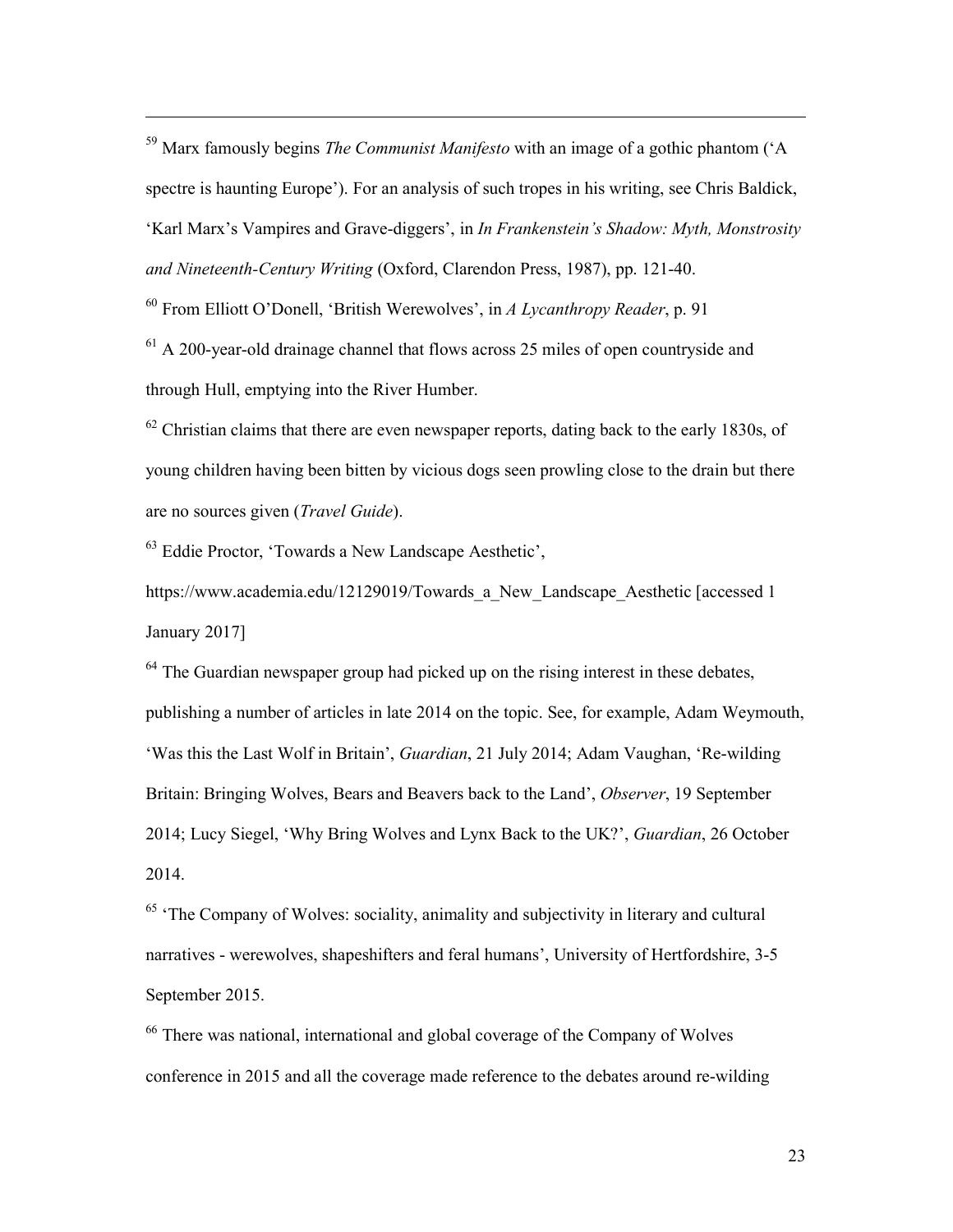wolves. I was a leading spokesperson for this debate during this time. I was interviewed by *Laurence Cawley* on the BBC, 'University to Host International Werewolf Conference', 22 August 2015 http://www.bbc.co.uk/news/uk-england-beds-bucks-herts-33971546 and the BBC broadcast live coverage on 4 September 2015 'Werewolf Conference: The People Seeking 'The Company of Wolves' http://www.bbc.co.uk/news/uk-england-beds-bucksherts-34144752.

 $\overline{a}$ 

Kathryn Hughes*,* responded to coverage of the 'Company of Wolves' conference in *The Guardian,* 30 August 2015, In our dog-eat-dog world, it's time for werewolves' http://www.theguardian.com/commentisfree/2015/aug/30/werewolves-scarcity-fearvampires-sexual-anxiety. I was interviewed in *The Independent* for a feature on the 'Company of Wolves' conference, 4 September 2015 'Werewolf conference will see academics shine a light on folkloric shapeshifter'

http://www.independent.co.uk/news/uk/home-news/werewolf-conference-will-seeacademics-shine-a-light-on-folkloric-shapeshifters-10477155.htm. *The Guardian* featured news of the 'Company of Wolves' conference, 21 August 2015, 'The howl truth: scholars get packing for UK werewolf conference'

http://www.theguardian.com/culture/2015/aug/21/werewolf-conference-universityhertfordshire-transform-opinion-mythical-shapeshifters. I was interviewed in the *Times Higher Education Supplement* about the OGOM project and conference*, '*Werewolf conference billed as first for UK Academy' 31 August 2015 https://www.timeshighereducation.co.uk/news/werewolf-conference-billed-first-uk-academy. Marissa Fessenden also interviewed me for the *Smithsonian Magazine* 24 August 2015,

*'*There's a Conference in the U.K. All About Werewolves'

http://www.smithsonianmag.com/smart-news/theres-conference-uk-all-about-werewolves-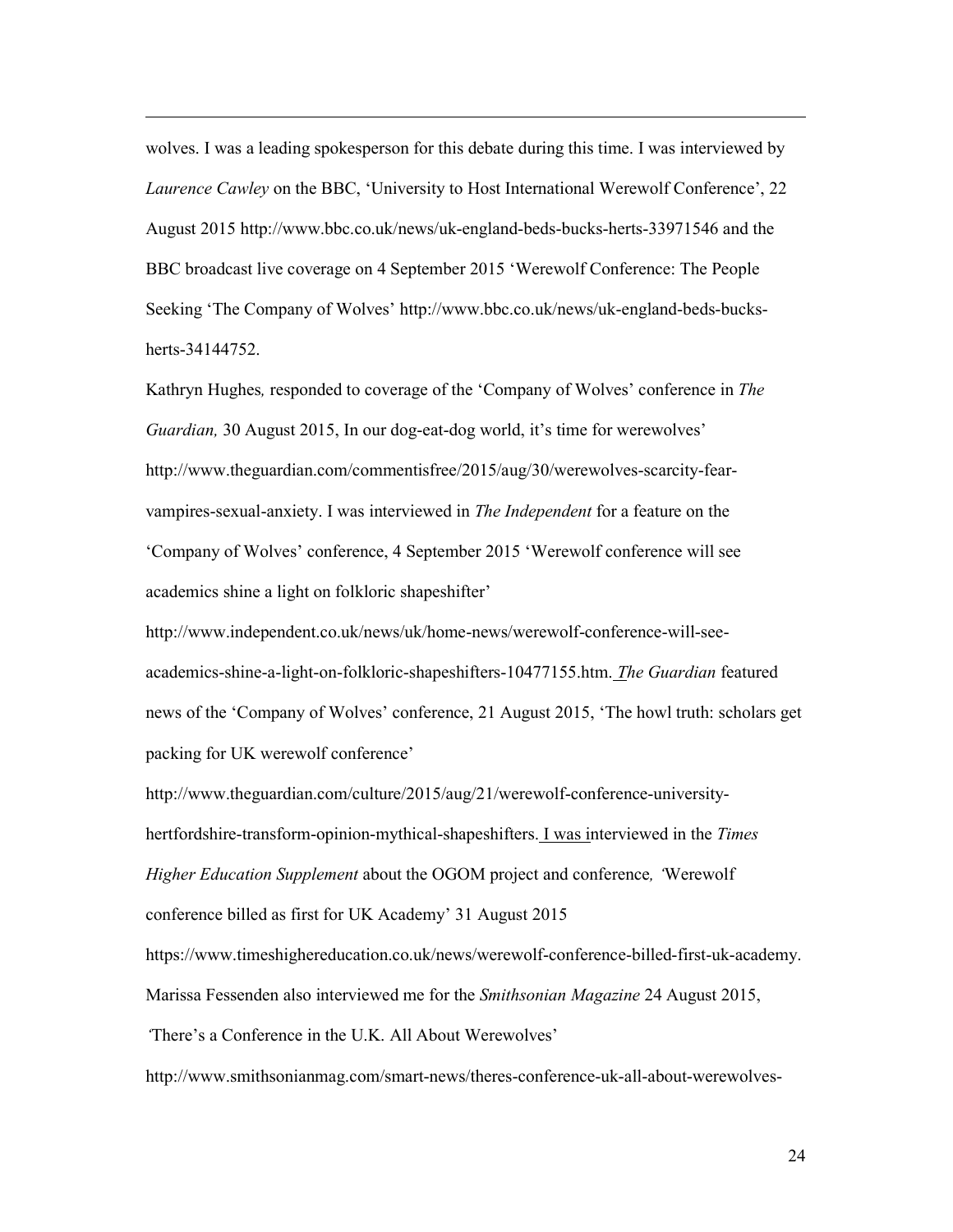180956370/#mJjfTj9Gx8ICBShv.99 (the feature has had over 4, 000 shares); *South China Morning Post* reported on the'Company of Wolves' conference, 24 August, 2015, 'Werewolf conference aims to transform opinion on mythical shapeshifters http://www.scmp.com/news/world/article/1851839/itll-be-howler-werewolf-conference-aimstransform-opinion-mythical; *Russia Today* reported on the research that had led to the conference*,* 21 August 2015, 'Werewolf conference to debate 'complex' history of mythical creature'http://www.rt.com/uk/313054-werewolf-conference-scholars-history/ Global coverage of the project's research appeared in *University World News,* 5 September 2015*,* Issue No380*, '*Scholars get packing for UK Werewolf Conference' http://www.universityworldnews.com/article.php?story=20150905072219991

 $\overline{a}$ 

 $67$  Garry Marvin has discussed this notion of 'atonement' in relation to re-wilding wolves. It is particularly prevalent in Japan (see *Wolf*, pp. 179-81). He argues that 'for those in favour of the reintroduction of wolves to wild places this is part of a process of righting a previous wrong done to both the species and to the wild. For opponents of such processes however, it signifies the return of an unwanted killer, aided and supported by those who do not know or do not care, what they are unleashing back into the world' (*Wolf*, p. 174).

 $68$  'During the closing years of the eighteenth century [...] a huge wolf-like creature attacked a coach travelling along the York road near Flixton. The wolf fled after being shot by one of the occupants (although not with silver bullets) and was not heard of again until encountered by our lorry driver in the 1960s' (Christian, *Travel Guide*).

 $69$  Given that 2015 marked our international Company of Wolves conference and saw our collaboration with the UK Wolf Trust

 $70$  I am in agreement with Maurice Halbwachs's definition of collective memory. For an explanation of his version of 'collective memory' and how it differs from 'history', see